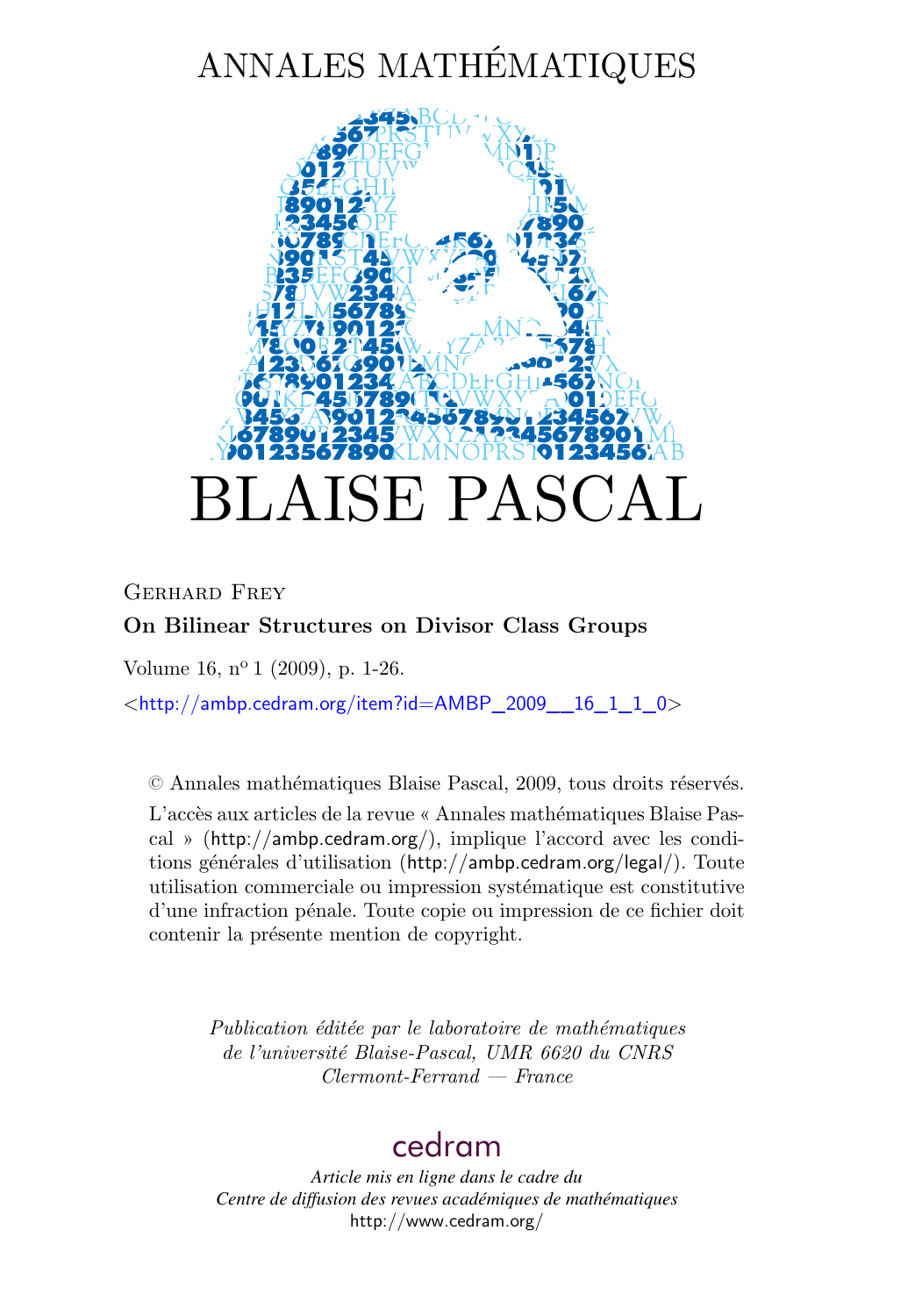# **On Bilinear Structures on Divisor Class Groups**

### Gerhard Frey

#### **Abstract**

It is well known that duality theorems are of utmost importance for the arithmetic of local and global fields and that Brauer groups appear in this context unavoidably. The key word here is class field theory.

In this paper we want to make evident that these topics play an important role in public key cryptopgraphy, too. Here the key words are Discrete Logarithm systems with bilinear structures.

Almost all public key crypto systems used today based on discrete logarithms use the ideal class groups of rings of holomorphic functions of affine curves over finite fields  $\mathbf{F}_q$  to generate the underlying groups. We explain in full generality how these groups can be mapped to Brauer groups of local fields via the Lichtenbaum-Tate pairing, and we give an explicit description.

Next we discuss under which conditions this pairing can be computed efficiently. If so, the discrete logarithm is transferred to the discrete logarithm in local Brauer groups and hence to computing invariants of cyclic algebras. We shall explain how this leads us in a natural way to the computation of discrete logarithms in finite fields.

To end we give an outlook to a globalisation using the Hasse-Brauer-Noether sequence and the duality theorem ot Tate-Poitou which allows to apply indexcalculus methods resulting in subexponential algorithms for the computation of discrete logarithms in finite fields as well as for the computation of the Euler totient function (so we have an immediate application to the RSA-problem), and, as application to number theory, a computational method to "describe" cyclic extensions of number fields with restricted ramification.

This report is based on a lecture given at the conference **Algèbre, Théorie des Nombres et leurs Applications, Université Mohammed I, Oujda**, at May 11, 2006. The author would like to thank the organizers for their support and the overwhelming hospitality which made the conference to an unforgettable experience.

*Keywords:* Discrete Logarithms, pairings, Brauer groups, Index-Calculus .

*Math. classification:* 11R65, 11R37, 11G20.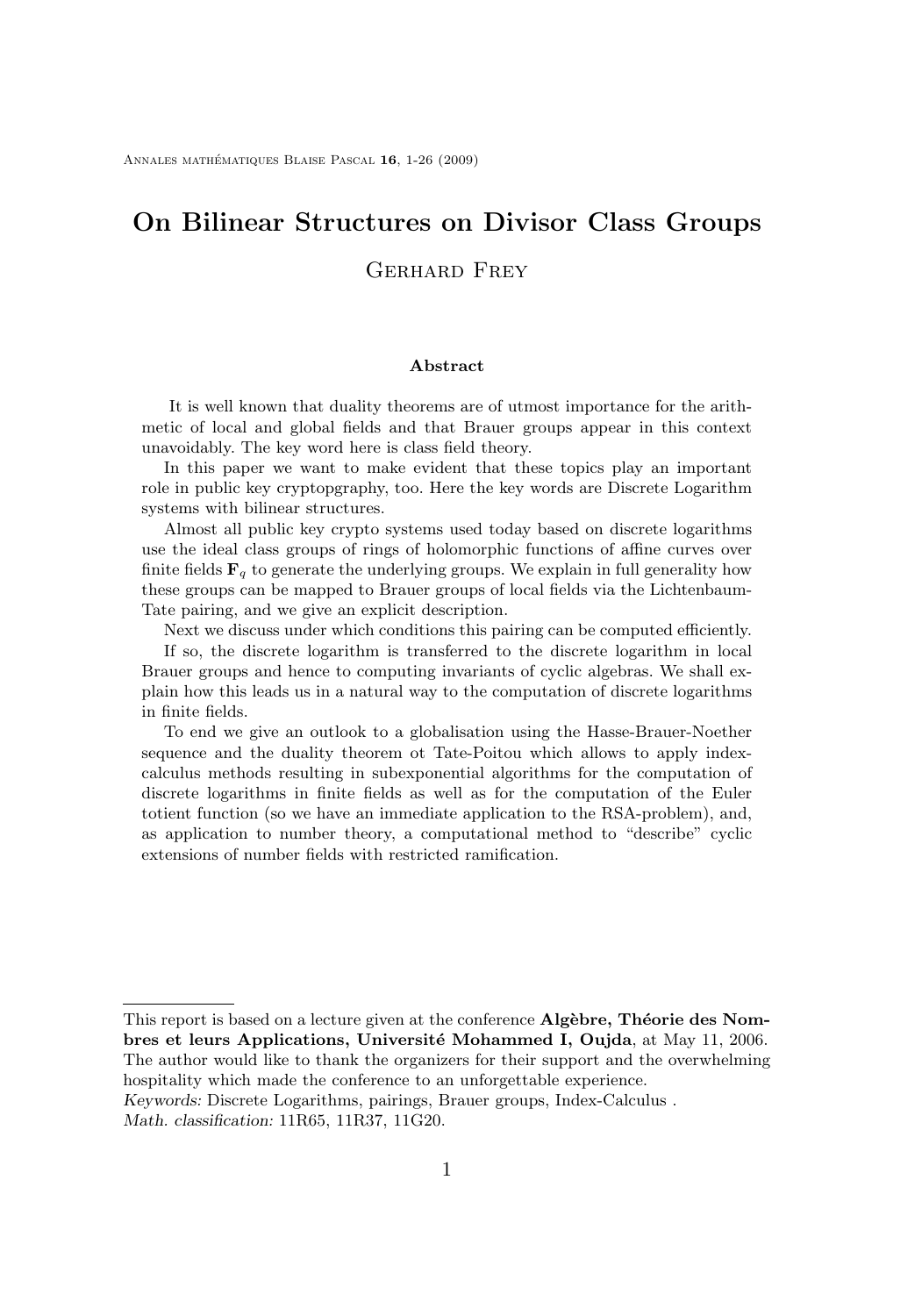#### 1. **DL-systems and Bilinear Structures**

#### 1.1. **DL-systems**

Let  $\ell$  be a prime number and A a group of order  $\ell$  such that

- **i):** the elements in A are presented in a compact way, for instance by  $O(log(\ell))$  bits,
- **ii):** it is easy to implement the group composition such that it is very fast, for instance has complexity  $O(log(\ell))$ , but
- **iii):** to compute, for randomly chosen elements  $g_1, g_2 \in A$ , a number  $k \in \mathbb{Z}$  such that  $g_2^k = g_1$  (the discrete logarithm problem (DLproblem)) is hard.

In the ideal case this complexity were  $exp(O(log(\ell)))$ . This is obtained in black box groups, and, as we hope, in certain groups related to elliptic curves and abelian varieties.

In many cases one gets a weaker result: The complexity is subexponential, and this forces to take the parameters larger to get security.

Typical examples are systems related to the multiplicative group of quotients of rings of integers ("classical" DL).

A group  $(A, \circ)$  satisfying conditions i), ii) and iii) is called a DL-system.

#### 1.2. **Bilinear Structures**

Let  $(A, \circ)$  be a *DL*-system.

**Definition 1.1.** Assume that there are **Z**-modules B and C and a bilinear map

$$
Q: A \times B \to C
$$

with

- **i):** the group composition laws in A, B and C as well as the map Q can be computed rapidly (e.g. in polynomial time).
- **ii):** Q(., .) is non-degenerate in the first variable. Hence, for random  $b \in B$  we have  $Q(a_1, b) = Q(a_2, b)$  iff  $a_1 = a_2$ .

Then we call (A, Q) a *DL-system with bilinear structure*.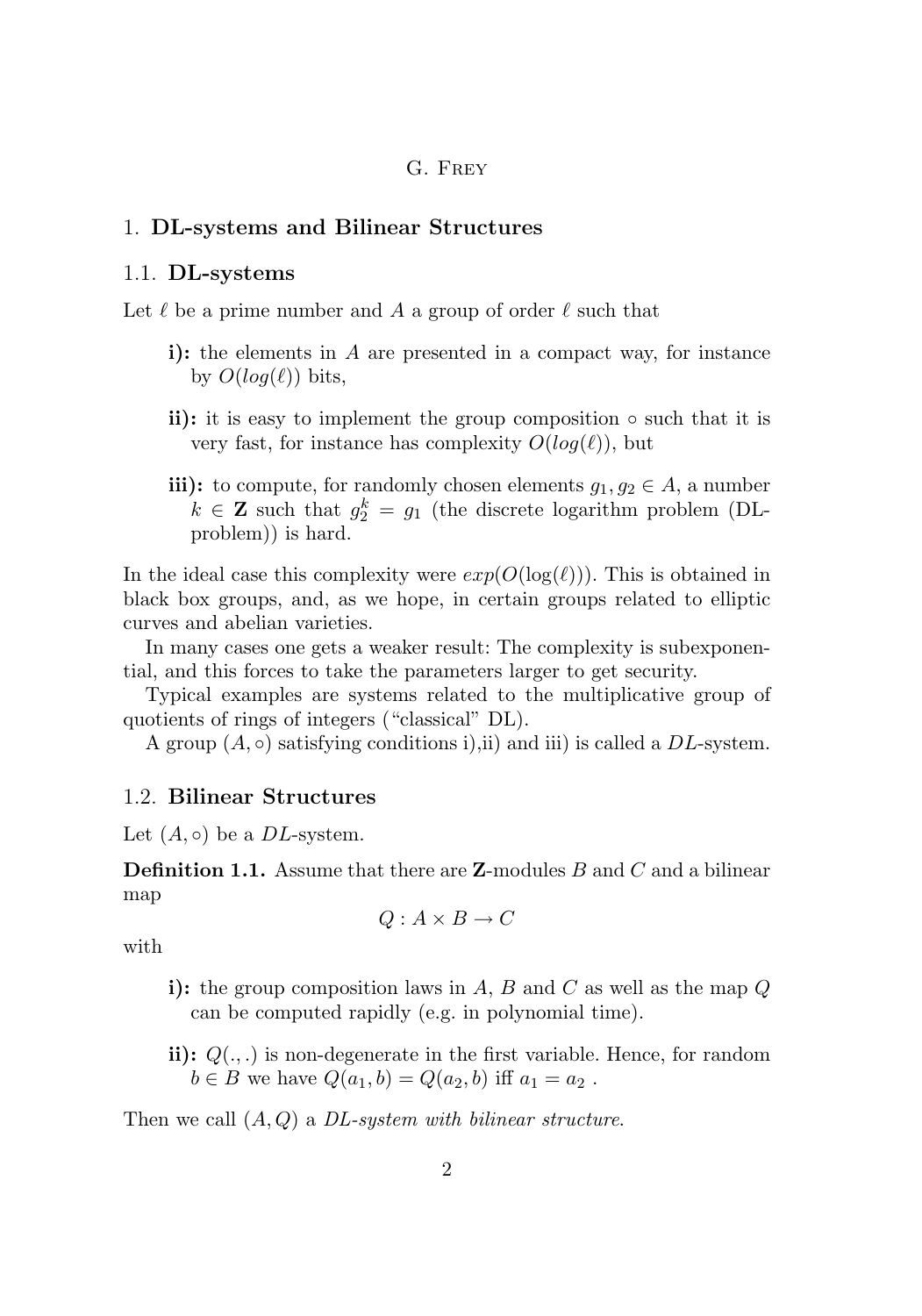*Remark 1.2.* One is used to describe bilinear maps on free modules by matrices whose entries consist of the values of pairs of elements in fixed bases. This is not enough for our purposes.

For instance assume that  $A = B$  is a cyclic group with n elements with generator  $P_0$  and take  $C = \mathbf{Z}/n$ .

Choose  $m \in \mathbb{Z}$  prime to n. Let

$$
Q_m: A \times A \to \mathbf{Z}/n
$$

be the pairing determined by  $Q_m(P_0, P_0) := m + n\mathbf{Z}$ .

Without further information the computation of  $Q_m(P,Q)$  is equivalent with the Discrete Logarithm in A. So, though from the algebraic point of view pairings are "everywhere" it is much harder to find DL-systems with bilinear structure. One source is delivered by duality theorems in Arithmetic Geometry.

#### 1.3. **Some applications of bilinear structures**

There are destructive aspects which may weaken DL-systems if they carry a bilinear structure.

Here is one.

**:** The DL-system  $(A, \circ)$  is at most as secure as the discrete logarithm in  $(C, \circ)$  [\[6\]](#page-25-0).

And there are constructive aspects, for instance

- **:** Tripartite Key Exchange [\[13\]](#page-25-0),
- **:** Identity Based Protocols [\[4\]](#page-25-0), and
- **:** Short Signatures [\[5\]](#page-25-0).

For more information the interested reader is advised to visit *Paulo Barretos Pairing Based Crypto Lounge*.

#### 2. **Discrete Logarithms in class groups**

Let  $O$  be an integral domain with quotient field  $F$ .

The group of invertible ideals of O is denoted by  $I(O)$ . Principal ideals are invertible ideals of the form  $f \cdot O =: (f)$  with  $f \in F^*$ . They form a subgroup  $Princ(O)$  of  $I(O)$ .

The quotient group  $I(O)/\text{Princ}(O)$  is denoted by  $\text{Pic}(O)$ .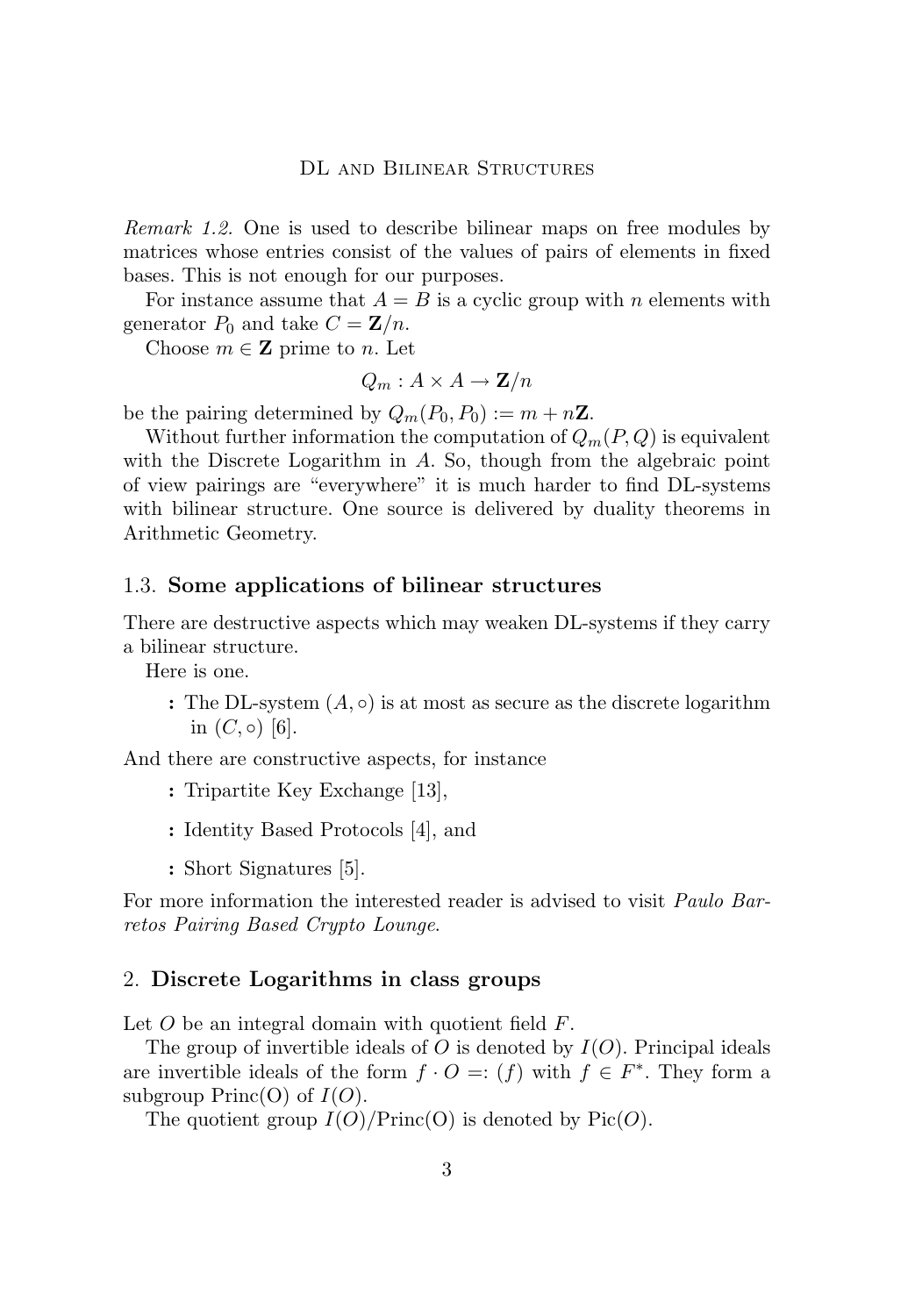#### <span id="page-4-0"></span>2.1. **Ideal classes of function rings**

In the following we take for  $O$  the ring of holomorphic functions of an affine curve  $C_O$  defined over a field K.

We allow singularities of a restricted type interesting for cryptological applications:

We assume that there is only one singular point and that the conductor ideal m of this point is square free.

Let  $O$  denote the ring of holomorphic functions on the desingularisation  $\tilde{C}$  of  $C_{\Omega}$ .

Let C be the projective irreducible regular curve with affine part  $\tilde{C}$ .

We extend scalars and interpret  $C_O$  as well as  $\tilde{C}$  and  $C$  as curves defined over the separable closure  $K_s$  of K with corresponding ring of holomorphic functions.<sup>1</sup>

We denote by  $T_{\infty}$  the set  $C(K_s) \setminus \widetilde{C}(K_s)$  and we assume that there is an K-rational point  $P_{\infty}$  in  $T_{\infty}$ .

By S we denote the set of points in  $\tilde{C}$  which correspond to the singular point on  $C_{\Omega}$ .

The absolute Galois group  $G_K := Aut_K(K_s)$  of K acts on the points of  $C_O$ ,  $\tilde{C}$  and  $C$  as well as on  $T_{\infty}$  and  $S$  and on functions, ideals and ideal classes in a natural way.

By the theory of Generalized Jacobians and using the Approximation Theorem we relate the ideal class groups of the rings of functions to the points of the Jacobian variety  $J_C$  of C by the following exact sequences of Galois modules.

**Theorem 2.1.** *We have the exact sequences of Galois modules*

$$
1 \to \text{Princ}(\overline{O}) \to I(\overline{O}) \to \text{Pic}(\overline{O}) \to 0
$$

$$
1 \to \mathcal{T}_S(K_s) \to \text{Pic}(\overline{O}) \to \text{Pic}(\overline{\tilde{O}}) \to 0
$$

*and*

 $0 \to \mathcal{C}_{T_{\infty}} \to J_C(K_s) \stackrel{\varphi}{\to} Pic(\overline{\widetilde{O}}) \to 0.$ 

*where*  $\mathcal{T}_S$  *is a torus of dimension* | S | −1 *and*  $\mathcal{C}_T$  *is the ideal class group with support in*  $T_{\infty} \setminus P_{\infty}$ .

For more details see [\[19\]](#page-26-0) and [\[21\]](#page-26-0).

<sup>&</sup>lt;sup>1</sup>In the following  $\overline{\cdot}$  always indicates that we are extending scalars to  $K_s$ .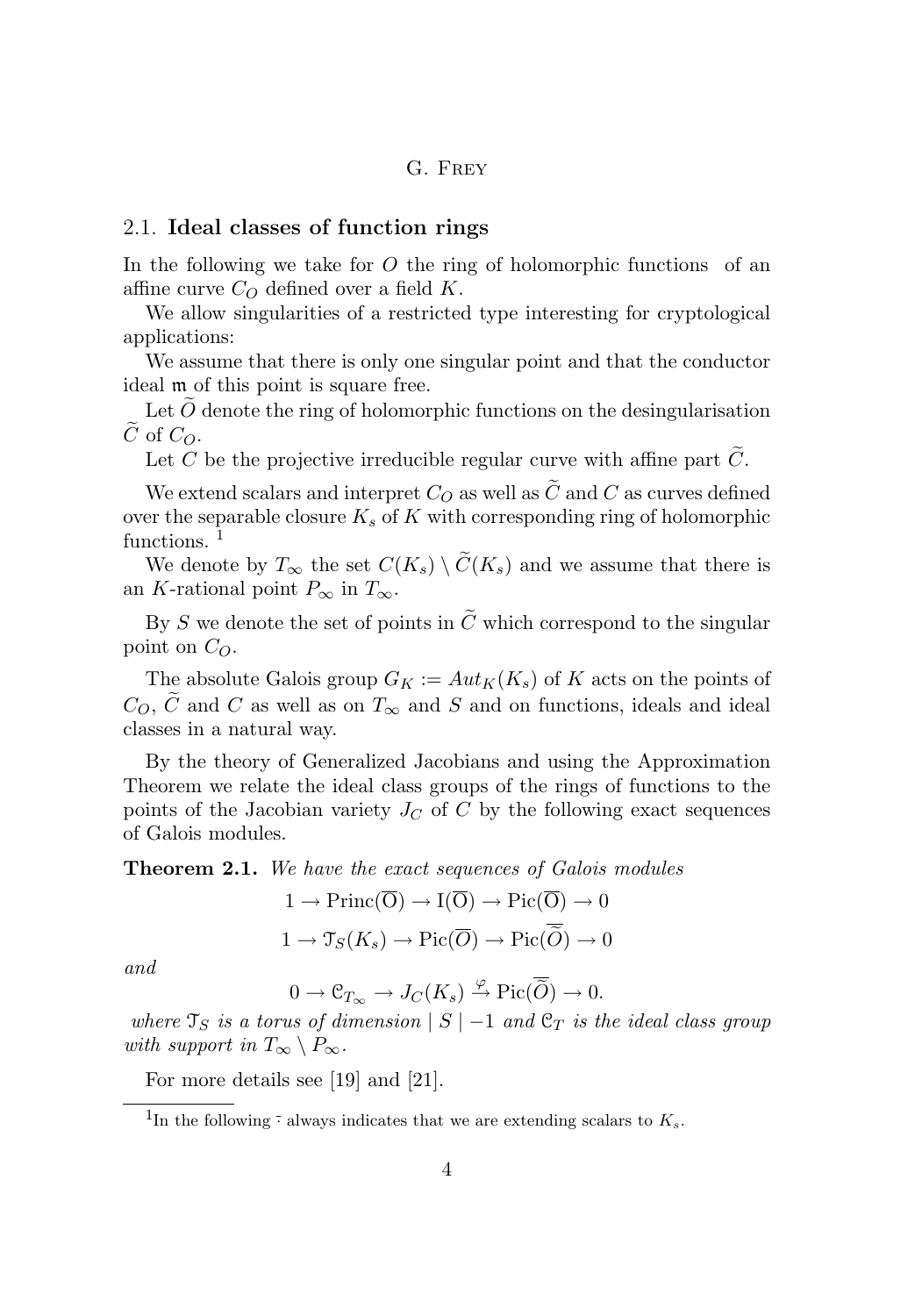#### 3. **The Lichtenbaum pairing**

The sequences in Theorem [2.1](#page-4-0) are exact  $G_K$ -module sequences and so we can apply Galois cohomology.<sup>2</sup>

#### 3.1. **The regular "complete" case**

Assume first that  $C_O$  is regular and  $T_{\infty} = \{P_{\infty}\}.$ 

From

$$
1 \to (\overline{F}) \to I(\overline{O}) \to \mathrm{Pic}(\overline{O}) \to 0
$$

we get the exact sequence

$$
0 = H^1(G_K, I(\overline{O})) \to H^1(G_K, \text{Pic}(\overline{O})) \stackrel{\delta^1}{\to} H^2(G_K, (\overline{F})).
$$

The map  $\delta^1$  can be given explicitly.

Take  $c \in H^1(G_K, \text{Pic}(\overline{O}))$ , represent it by a cocycle

 $\zeta: G_K \to \mathrm{Pic}(\overline{O})$  with  $\zeta(\sigma) = \overline{D}(\sigma)$ 

and choose

$$
D(\sigma) \in \overline{D}(\sigma) \in Pic(\overline{O}).
$$

The ideal

$$
A(\sigma_1, \sigma_2) = (\sigma_1 D(\sigma_2)) \cdot D(\sigma_1) \cdot (D(\sigma_1 \cdot \sigma_2))^{-1}
$$

is a principal ideal  $(f(\sigma_1, \sigma_2))$  and  $\delta^1(c)$  is the cohomology class of the  $2 - cocycle$ 

$$
\gamma : (\sigma_1, \sigma_2) \mapsto (f(\sigma_1, \sigma_2)).
$$

We have some choices.

As result we can assume that the function  $f(\sigma_1, \sigma_2)$  has neither zeros nor poles in finitely many given points  $P \in C$ .

**Definition 3.1.** The *Lichtenbaum pairing*([\[14\]](#page-25-0))

$$
T_L: Pic(O) \times H^1(G_K, Pic(\overline{O})) \to H^2(G_K, K_s^*)
$$

is defined in the following way:

Choose  $D := \prod_{P \in C_O(K_s)} m_P^{z_P} \in \overline{D} \in Pic(O)$  of degree 0 and the element  $c \in H^1(G_K, \text{Pic}(\overline{O}))$  such that  $\delta^1(c)$  is presented by a cocycle  $(f(\sigma_1, \sigma_2))$ prime to D.

<sup>&</sup>lt;sup>2</sup>We shall need only very elementary facts from Galois cohomology. For definitions and properties we refer to [\[20\]](#page-26-0) or [\[7\]](#page-25-0), Appendix.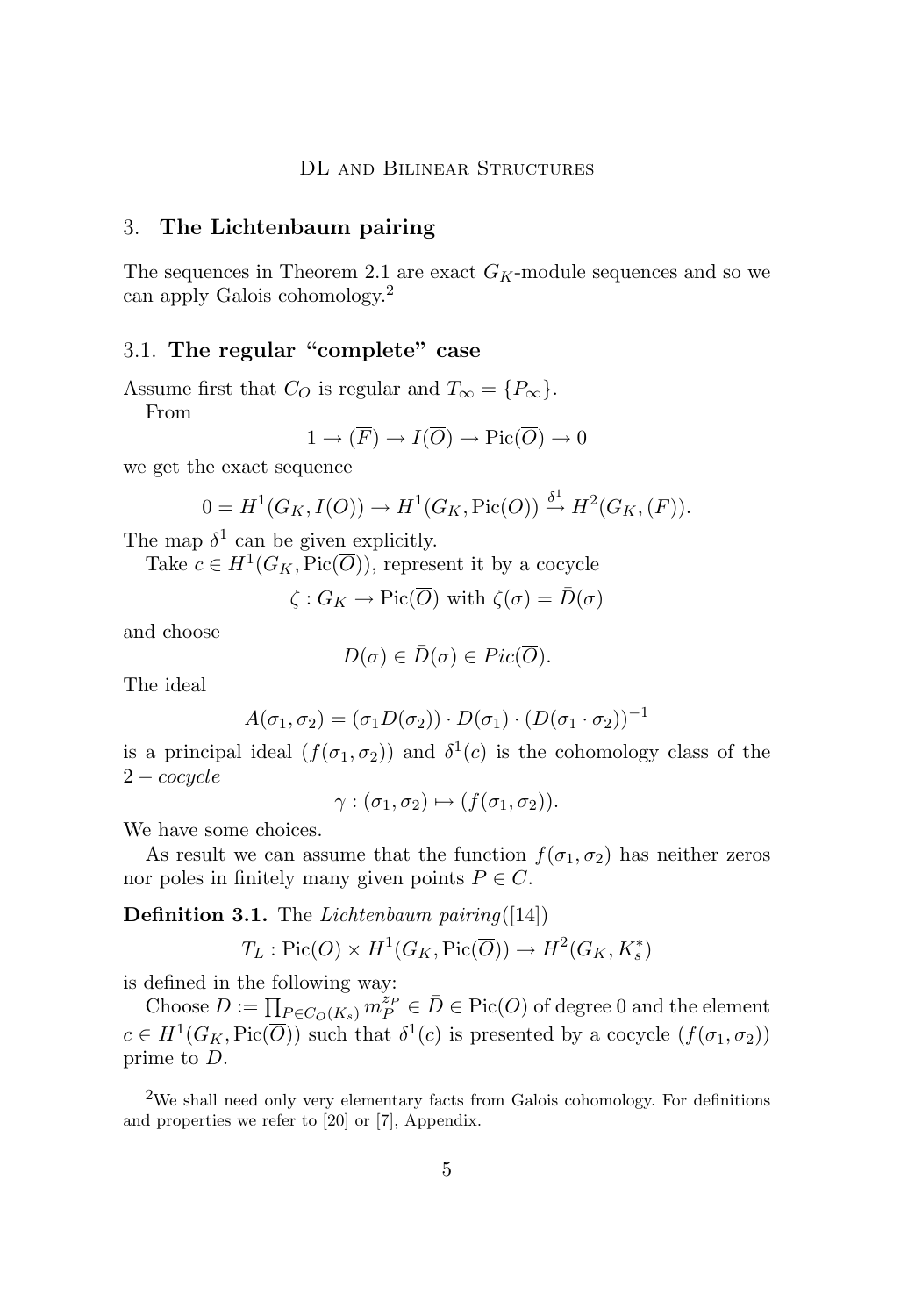<span id="page-6-0"></span>Then  $T_L(\bar{D}, c)$  is the cohomology class of the cocycle

$$
\zeta(\sigma_1, \sigma_2) = \prod_{P \in C_O(K_s)} f(\sigma_1, \sigma_2)(P)^{z_P}
$$

in  $H^2(G_K, K_s^*)$ .

Since Pic( $\overline{O}$ ) is, as Galois module, isomorphic to  $J_C(K_s)$  with  $J_C$  the Jacobian variety of  $C$ , we get the pairing

$$
T_L: J_C(K) \times H^1(G_K, J_C(K_s)) \to H^2(G_K, K_s^*).
$$

*Example 3.2.* Let L by a cyclic extension of K of degree n and let  $\tau$  be a generator of  $G(L/K)$ . We denote by  $Pic(O_L)$  the ideal class group of the ring of holomorphic functions on  $C \times L$ , the curve obtained from C by base extension from  $K$  to  $L$ .

Let  $\zeta$  be a 1-cocycle from  $\langle \tau \rangle$  into Pic( $O_L$ ) representing the cohomology class  $z \in H^1(G(L/K), Pic(O_L)).$ 

The cocycle condition implies that  $\zeta(\tau^j) = \sum_{i=0}^{j-1} \tau^i c$  for  $1 \leq j \leq n$  with  $\zeta(\tau) = c$ . Hence

$$
Trace_{L/K}(c) = 0.
$$

In other words: we can identify 1-cocycles from  $G(L/K)$  to  $Pic(O_L)$  with elements  $c \in Pic(O_L)$  whose trace is equal to 0.

Now choose an ideal  $D \in c$  and  $D(\tau^j) := \sum_{i=0}^{j-1} \tau^i D$ . Then

$$
Trace_{L/K}(D) = (f_D) \text{ with } f_D \in F.
$$

Hence  $\delta^1(c)$  is presented by the cocycle

$$
f(\tau^i, \tau^j) = 1 \text{ for } i + j < n
$$

and

$$
f(\tau^i, \tau^j) = (f_D) \text{ for } i + j \ge n.
$$

Next choose in the ideal class  $a \in Pic(O)$  an ideal  $A \in I(O)$  with  $A =$  $\prod_{P \in C_O(K_s)} m_P^{z_P}$  prime to the set of zeroes and poles of  $f_D$  and of degree 0, ie.  $\sum z_P = 0$ .

Then  $T_L(a, z) \in H^2(G(L/K), L^*)$  is presented by the cocycle

$$
\eta(\tau^i, \tau^j) = 1 \text{ for } i + j < n
$$

and

$$
\eta(\tau^i, \tau^j) = \prod_{P \in C_O(K_s)} f_D(P)^{z_P} \in K^* \text{ for } i + j \ge n.
$$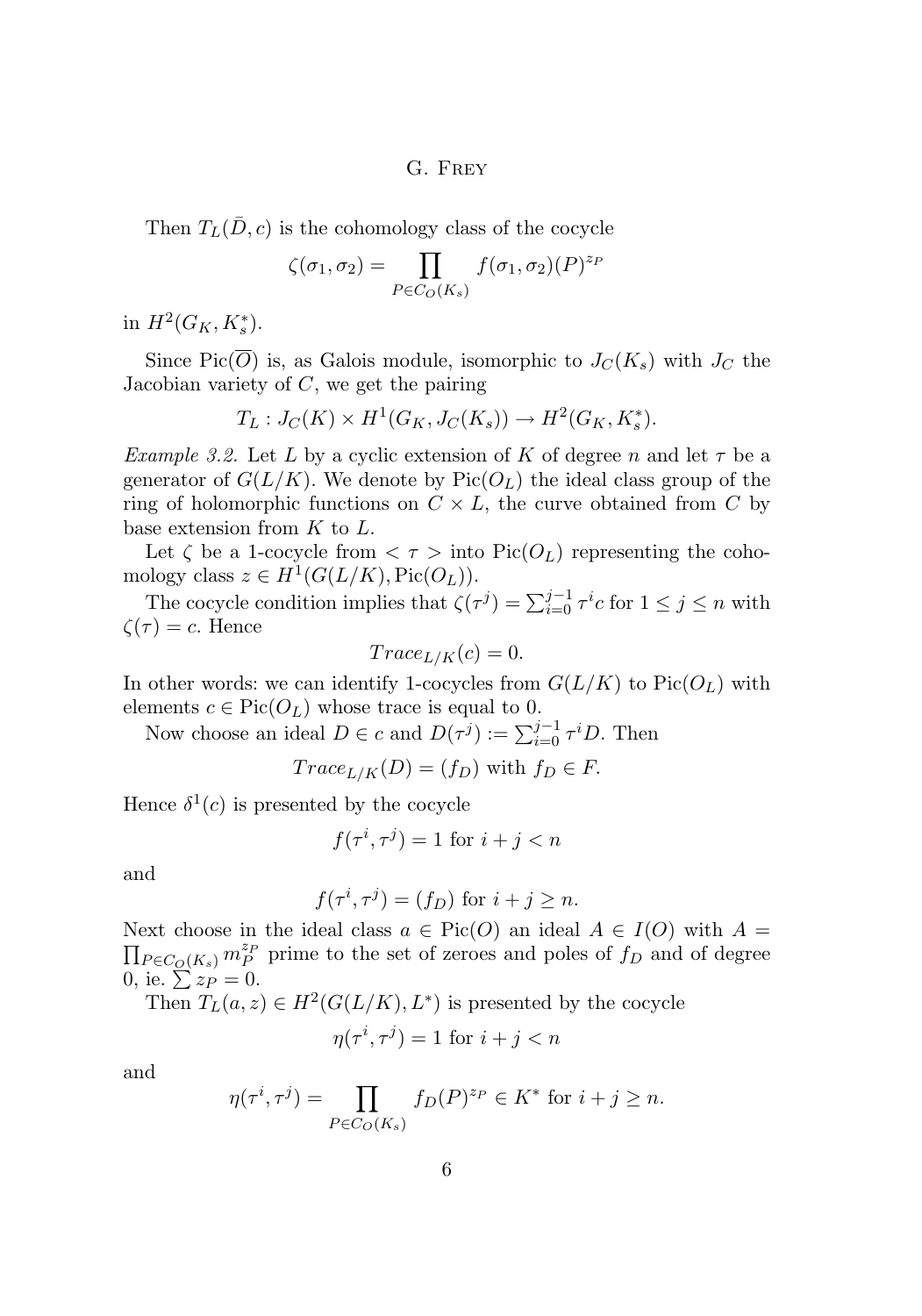<span id="page-7-0"></span>This is a cocycle defining a cyclic algebra with center  $K$  and splitting field L, see Example [5.8.](#page-16-0)

#### 3.1.1. **The Lichtenbaum-Tate pairing**

Take  $n \in \mathbb{N}$  prime to char(K). By using the Kummer sequence

$$
0 \to J_C[n](K_s) \to J_C(K_s) \stackrel{n}{\to} J_C(K_s) \to 0
$$

the Lichtenbaum pairing induces the "Lichtenbaum pairing modulo n"

$$
T_{L,n}: J_C(K)/n J_C(K) \times H^1(G_K, J_C(K_s))[n] \to H^2(G_K, K_s^*)[n].
$$

**The Tate pairing** [\[22\]](#page-26-0). Let A be an abelian variety with dual abelian variety  $\hat{A}$  [\[17\]](#page-26-0).

Then  $A[n]$ , the kernel of  $n \circ id_A$ , is dual to  $\widehat{A}[n]$ , and the pairing is made explicit by the Weil pairing  $w_n$ .

The cup product composed with  $w_n$  induces a pairing

$$
w_n^1: H^1(G_K, \mathcal{A}[n](K_s)) \times H^1(G_K, \widehat{\mathcal{A}}[n](K_s)) \to H^2(G_K, K_s^*).
$$

Using the Kummer sequence for A

$$
0 \to \mathcal{A}(K)/n\mathcal{A}(K) \xrightarrow{\delta^0} H^1(G_K, \mathcal{A}[n](K_s)) \to H^1(G_K, \mathcal{A}(K_s))[n] \to 0
$$

and the corresponding one for  $\widehat{A}$  one maps  $A(K)$  and  $\widehat{A}(K)$  to the group  $H^1(G_K, \mathcal{A}[n])$  resp.  $H^1(G_K, \widehat{\mathcal{A}}[n])$ .

**Fact**:

 $\delta^0(A(K))$  is orthogonal with respect to  $w_n^1$  to  $\delta^0(\widehat{A}(K))$ .

Hence w 1 n induces the *Tate pairing*

$$
T_n: \mathcal{A}(K)/n \cdot \mathcal{A}(K) \times H^1(G_K, \widehat{\mathcal{A}}(K_s))[n] \to H^2(G_K, K_s^*).
$$

#### **Theorem 3.3.** *(Lichtenbaum)*[\[14\]](#page-25-0)

*For Jacobian varieties the pairing* TL,n *is up to a sign equal to the Tate pairing*  $T_n$ .

The pairing TL,n is called the *Lichtenbaum-Tate pairing*.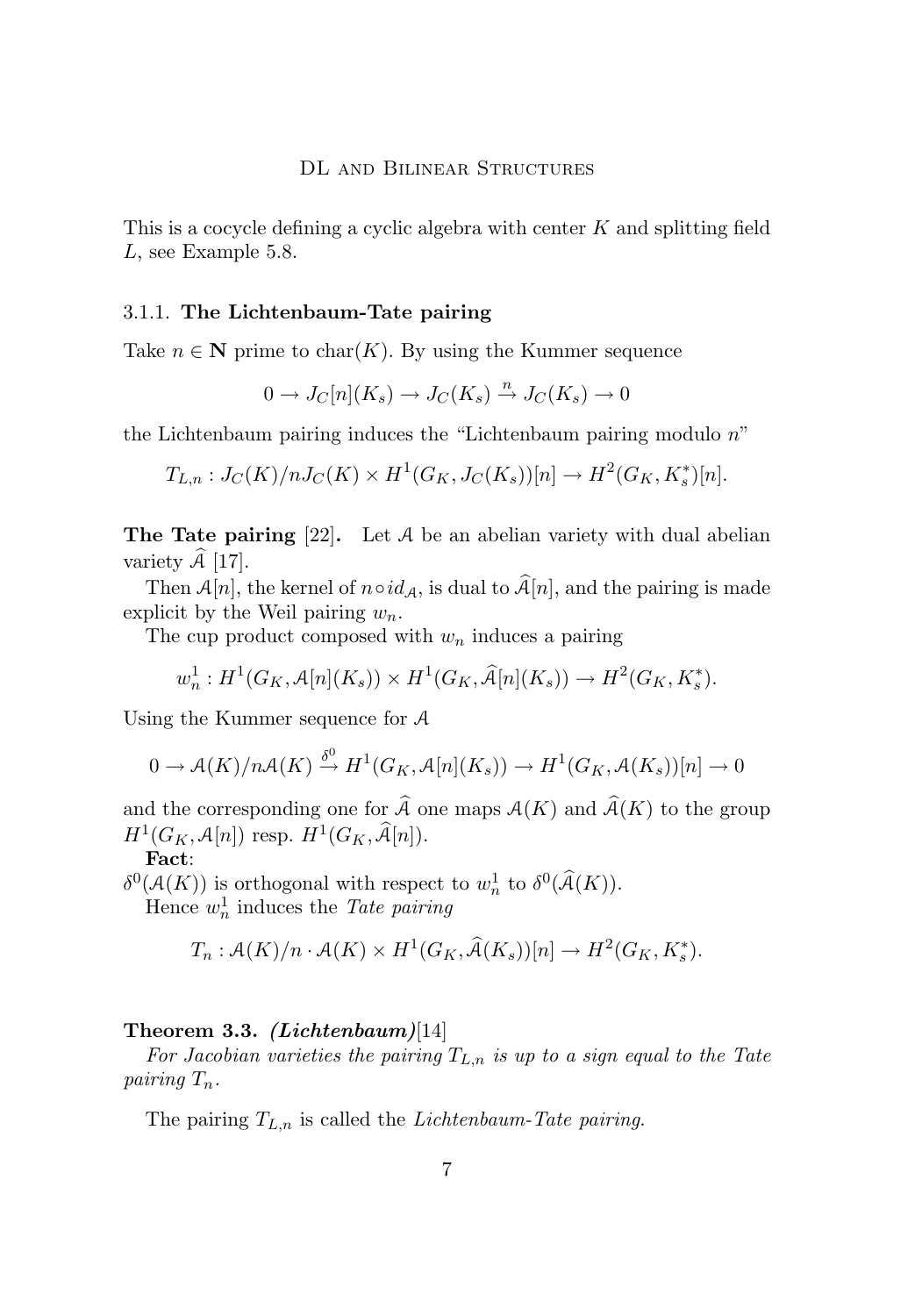#### 3.2. **The regular affine case**

A first application of Theorem [3.3](#page-7-0) is the definition of the Lichtenbaum-Tate pairing pairing when  $T_{\infty}$  contains more than one element.

We want to define a pairing for Pic(O) with  $H^1(G_K, \text{Pic}(\overline{O}))$  which generalizes the pairing  $T_{L,n}$  defined for the complete case.

Using the sequence

$$
0 \to \text{Princ}(\overline{O}) \to I(\overline{O}) \to \text{Pic}(\overline{O}) \to 0
$$

we map, as above,  $H^1(G_K, \text{Pic}(\overline{O}))$  to

 $\delta^1(H^1(G_K, \text{Pic}(\overline{O}))) \subset H^2(G_K, \text{Princ}(\overline{O}))$ .

But the map from  $\bar{F}$  to Princ( $\overline{O}$ ) has as kernel the group of functions  $U_{T_{\infty}}$ which have no poles and zeroes outside of  $T_{\infty}$ . Hence the evaluation of elements of the image of  $\delta^1$  at points on  $C \setminus T_\infty$  is not well defined.

On the other side  $H^0(G_K, \text{Pic}(\overline{O}))$  is, in general, not equal to  $\text{Pic}(O)$  =  $\varphi(\text{Pic}(O_{P_{\infty}}))$ , and we can use the exact sequence

$$
0 \to \mathcal{C}_{T_{\infty}} \to \mathrm{Pic}(\overline{O}_{P_{\infty}}) = J_C(K_s) \stackrel{\varphi}{\to} \mathrm{Pic}(\overline{O}) \to 0.
$$

For simplicity we assume that  $\mathcal{C}_{T_{\infty}}$  is finite.(This is the interesting case for cryptography and the general case can be treated, too.)

We apply an isogeny  $\psi$  to  $J_C$  with  $\mathcal{C}_{T_{\infty}} = kernel(\psi)$ . By doing this we leave the world of Jacobian varieties. We achieve that  $Pic(O)$  is as  $G_K$ module isomorphic to the  $K_s$ -rational points of an abelian variety. Using Theorem [3.3](#page-7-0) we switch to the Tate pairing. In addition we have to use the functoriality of the Weil pairing with respect to isogenies. Finally we get

**Proposition 3.4.** For natural numbers prime to char(K) the Tate-Lich*tenbaum pairing induces a pairing* TL,n *with*

$$
T_{L,n} : \mathrm{Pic}(O)/n \,\mathrm{Pic}(O) \times H^1(G_K, \mathrm{Pic}(\overline{O}))[n] \to H^2(G_K, K_s^*)[n].
$$

#### 3.3. **The singular case**

To make things not too complicated we assume that  $T_{\infty} = \{P_{\infty}\}\.$  We recall the exact sequence

$$
1 \to \mathcal{T}_S(K_s) \to Pic(\overline{O}) \to Pic(\overline{O}_{P_{\infty}}) \to 0.
$$

Here  $\mathfrak{T}_S$  is a torus determined by the conductor  $\sum_{P\in S}m_P$  and  $\mathrm{Pic}(\overline{O}_{P_\infty})=$  $J_C(K_s)$ .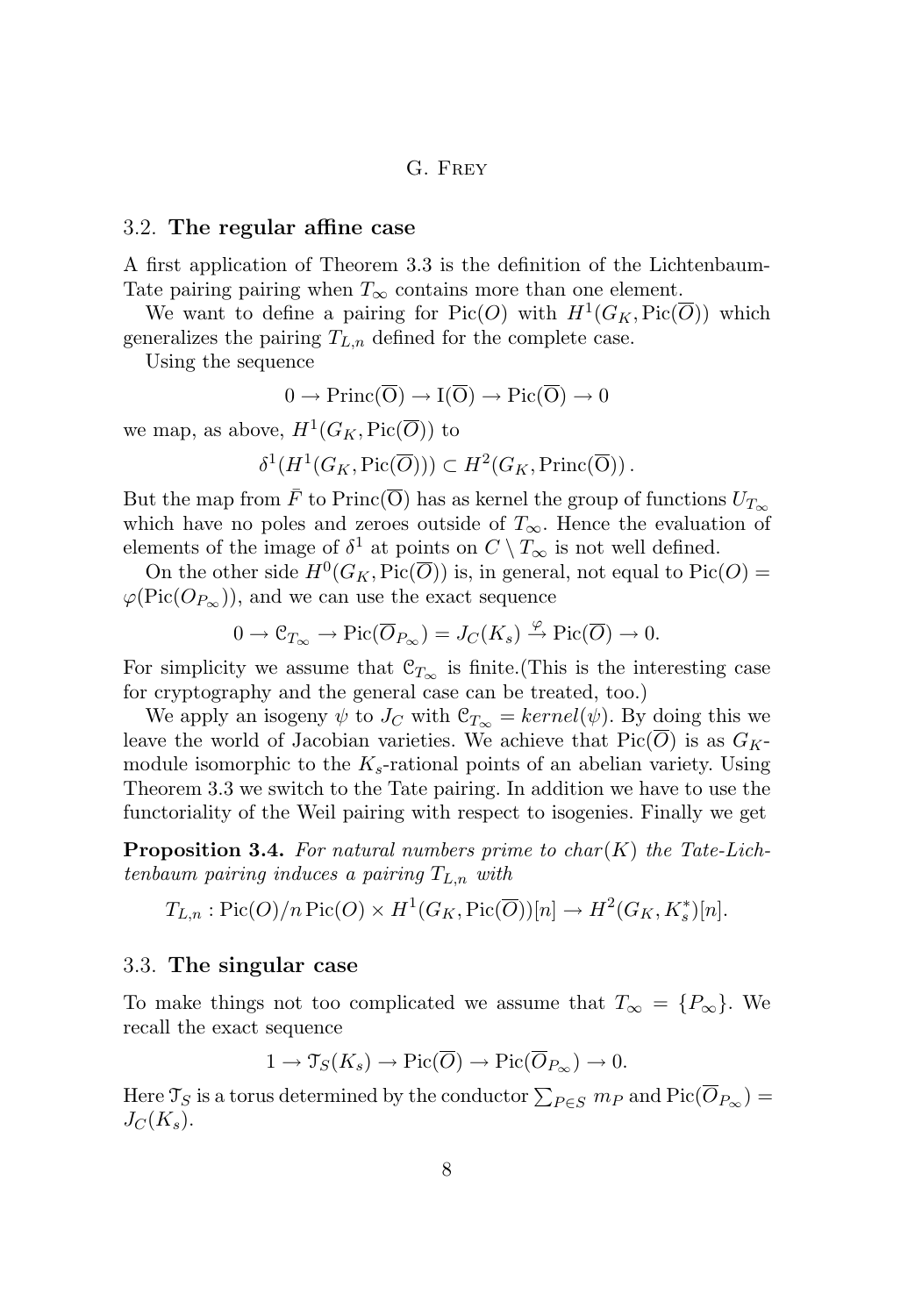From this sequence we get the exact sequence

$$
1 \to \mathcal{T}_S(K) \to Pic(O) \to J_C(K_s) \to H^1(G_K, \mathcal{T}_S(K_s))
$$

and since  $H^1(G_K, \mathcal{T}_S(K_s)) = 0$  by Hilbert's theorem 90 we have the exact sequence

$$
1 \to \mathcal{T}_S(K) \to Pic(O) \to J_C(K_s) \to 0
$$

as well as

$$
0 \to H^1(G_K, \text{Pic}(\overline{O})) \to H^1(G_K, J_C(K_s)).
$$

We can restrict the boundary map  $\delta^1$  to  $H^1(G_K,\text{Pic}(\overline{O}))$  and we get a pairing as above but we cannot expect to get any information about  $\mathcal{T}_{S}(K)$ .

#### 3.4. **Conclusion**

Let  $O$  be the ring of holomorphic functions of an affine curve  $C_O$  defined over  $K$ .

**Theorem 3.5.** For all n prime to char $(K)$  we have defined the Tate-*Lichtenbaum pairing*

$$
T_{L,n}: \mathrm{Pic}(O)/n \,\mathrm{Pic}(O) \times H^1(G_K,\mathrm{Pic}(\overline{O}))[n] \to H^2(G_K,K_s^*)[n].
$$

Hence one can suspect that DL-systems based on divisor class groups of rings of holomorphic functions on curves over finite fields are endowed with a bilinear structure. (Note that in this case  $Pic(O)$  is finite and so  $Pic(O)[n]$  is isomorphic to  $Pic(O)/nPic(O)$ .

But recall that one *needs*

- **i):**  $T_{L,n}$  is non-degenerate,
- **ii):** one can compute efficiently in  $H^2(G_K, K_s^*)[n]$ , and
- **iii):**  $T_{L,n}$  can be computed rapidly (for instance, in polynomial time).

One sees immediately that i) is not satisfied (over any field  $K$ ) if  $C_O$ has singularities, or (for any curve  $C$ ) if  $K$  is a finite field which is the interesting case for cryptography since in this case  $H^2(G_K, (\mathbf{F}_q)_s) = 0$ .

In the next section we shall describe how to overcome these difficulties.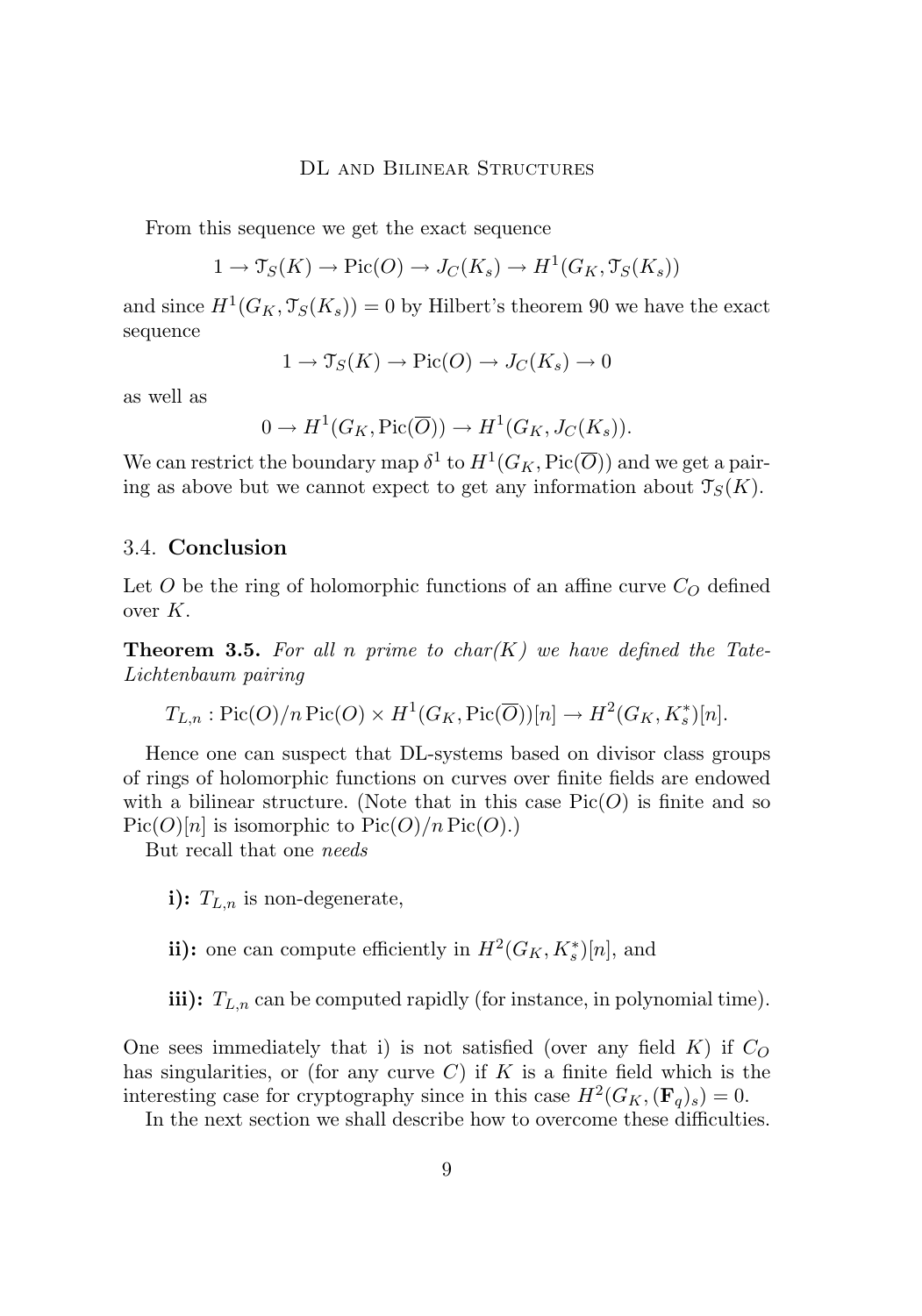#### 4. p**-adic lifting**

We begin with O being the ring of holomorphic functions of an affine curve over a finite field  $\mathbf{F}_q$ .

We want to replace finite fields by *local fields* K with residue field  $\mathbf{F}_q$ , maximal ideal  $m_{\mathfrak{p}}$  and normalized valuation  $w_{\mathfrak{p}}$ , and geometric objects defined over  $\mathbf{F}_q$  by objects lifted in such a way that no information and no efficiency is lost.

#### 4.1. **Lifting of Galois groups**

Let  $\phi_q$  be the Frobenius automorphism which acts by exponentiation by q and which generates topologically  $G_{\mathbf{F}_q}$ .

The maximal unramified extension of K is denoted by  $K_{nr}$ .

There is a canonical lift of  $\phi_q$  to  $K_{nr}$  also called the Frobenius automorphism and denoted by  $\phi_q$ , and this automorphism generates topologically the Galois group of  $K_{nr}/K$ . (For computational aspects of this lifting see  $|1|.$ 

Algebraic extensions of  $K_{nr}$  are totally ramified. Let n be a natural number prime to p,  $\pi$  a *uniformizing* element of K, i.e.  $w_{\mathfrak{p}}(\pi) = 1$ .

 $L_n := K_{nr}(\pi^{1/n})$  is the unique ramified extension of  $K_{nr}$  cyclic of degree  $\overline{n}$ .

Choose a primitive *n*-th root of unity  $\zeta_n$  and denote by  $\tau_n$  the generator of  $G(L_n/K_{nr})$  which maps  $\pi^{1/n}$  to  $\zeta_n \cdot \pi^{1/n}$ .

Special case: *Assume* that  $n | (q-1)$ . Then  $K(\pi^{1/n})$  is Galois over K,  $\tau_n$ and  $\phi_q$  commute and the maximal tamely ramified extension of K whose Galois group has exponent dividing n is the subfield of  $L_n$  fixed by  $\phi_{q^n}$ .

#### 4.2. **Lifting of curves**

Let  $O$  be the ring of holomorphic functions of an affine curve  $C_O$  defined over  $\mathbf{F}_q$ , with one singular point and corresponding desingularized curve  $\tilde{C}$ . Let  $S \subset \tilde{C}(\mathbf{F}_{q_s})$  be the set of points associated with the singular point on  $C_O$  defining the conductor  $\mathfrak{m}_O = \sum_{P \in S} m_P$  of the singularity. We embed C into the projective nonsingular curve C. The set  $T_{\infty}$  is defined as  $C(\mathbf{F}_{q_s}) \setminus \tilde{C}(\mathbf{F}_{q_s}).$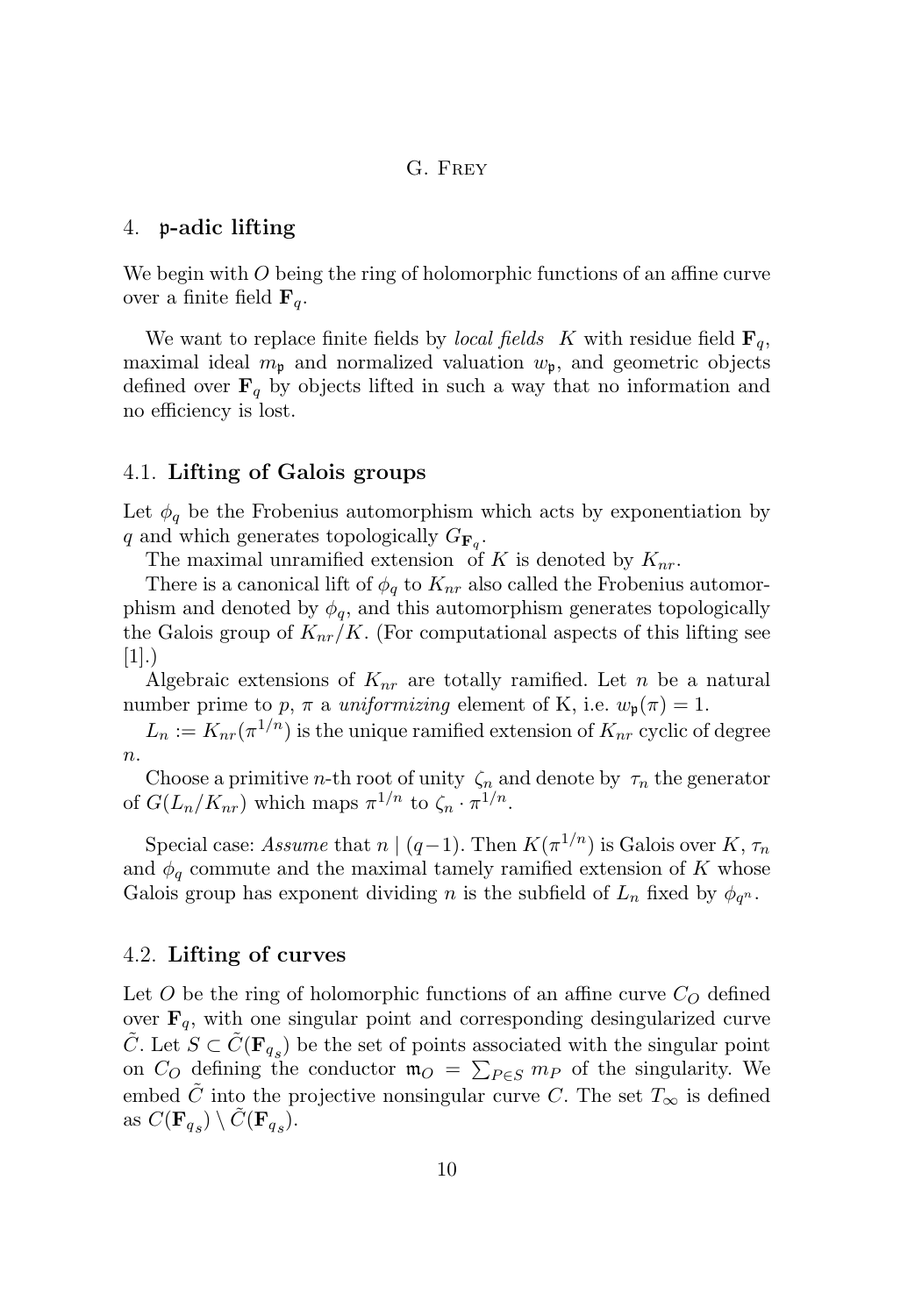<span id="page-11-0"></span>We denote by  $g_0$  the genus of C. We state the following (rather elementary) facts from the reduction theory of curves respectively abelian varieties.

**Theorem 4.1.** *(1) There is a projective absolutely irreducible* nonsingular *curve*  $C^l$  *over* K *and a Galois invariant set*  $T_{\infty}^{\phantom{C}l} \subset C^l(\overline{K})$ *with*

- The genus of  $C^l$  is equal to  $g_0 + |S| 1$ .
- $C^l \setminus T_{\infty}^{\phantom{C}l}$  *modulo the maximal ideal of* K *is equal to*  $C_O$ .
- The Jacobian of  $C^l$  extends to its Néron model  $J_{C^l}$  over the spectrum  $Spec(O_K)$ , the ring of integers of K, whose con- $\emph{ncted component } J^0 := J^0_{Cl}$  is a semi-abelian variety which *has as special fiber the generalized Jacobian of*  $C_O \cup T_\infty$ .
- The set  $T_{\infty}^l$  is  $G_K$ -invariant. It is mapped bijectively to  $T_{\infty}$ .

*We assume from now on that* n *is prime to* q *and to the number of connected components of the special fiber of*  $J_{C}$ *.* 

- (2) Denote by  $O^l$  the ring of holomorphic functions on  $C^l \setminus T_{\infty}^l$ .
	- $Pic(O^l)/[n] Pic(O^l)$  and  $Pic(O)/[n] Pic(O)$  are canonically iso*morphic.*
	- There is a torus  $\mathcal{T}_S^l$  defined over K of dimension  $|S|$  -1 with reduction  $\mathcal{T}_S$  such that the elements of order n in  $\mathcal{T}_S^l$ are mapped to the elements of order  $n$  in  $\mathcal{T}_S$  and we have the *exact sequence of finite abelian groups*

 $1 \to \mathfrak{T}^l_S(U_K)/(\mathfrak{T}^l_S(U_K))^n \to \mathrm{Pic}(O^l)/[n]\,\mathrm{Pic}(O^l) \to \mathrm{Pic}(\tilde{O})/[n]\,\mathrm{Pic}(\tilde{O}) \to 0$ *where*  $U_K$  *are the units with respect to the valuation of* K.

- (3) For  $T_{\infty} = \{P_{\infty}\}\$  *we get that*  $J_{C^{l}}(K)/[n]J_{C^{l}}(K)$  *is canonically isomorphic to*  $Pic(O)/[n] Pic(O)$ .
- (4) The set  $T_{\infty}^l$  can be chosen such that the subgroup  $C_{T_{\infty}^l}$ , the sub*group of divisor classes generated by divisors of degree* 0 *with sup-* ${\mathit port}\,\, in\,\, T_{\infty}^{\phantom{\infty} l},\,\, is\,\, isomorphic\,\, to\,\, \mathfrak{C}_{T_{\infty}}.$  So we get the exact sequence

$$
0 \to (\mathcal{C}_{T_{\infty}}/[n]\mathcal{C}_{T_{\infty}})^{G_K} \to J_{C^l}(K)/[n]J_{C^l}(K) \to Pic(O)/[n]\operatorname{Pic}(O) \to 0.
$$

*Moreover there is an isogeny*  $\psi$  *of*  $J_{C^l}$  *defined over* K *with kernel isomorphic to*  $C_{T_{\infty}}$  *such that*  $Pic(O)/[n] Pic(O)$  *is isomorphic to*  $\psi(J_{C^{l}}(K))/[n]\psi(J_{C^{l}}(K)).$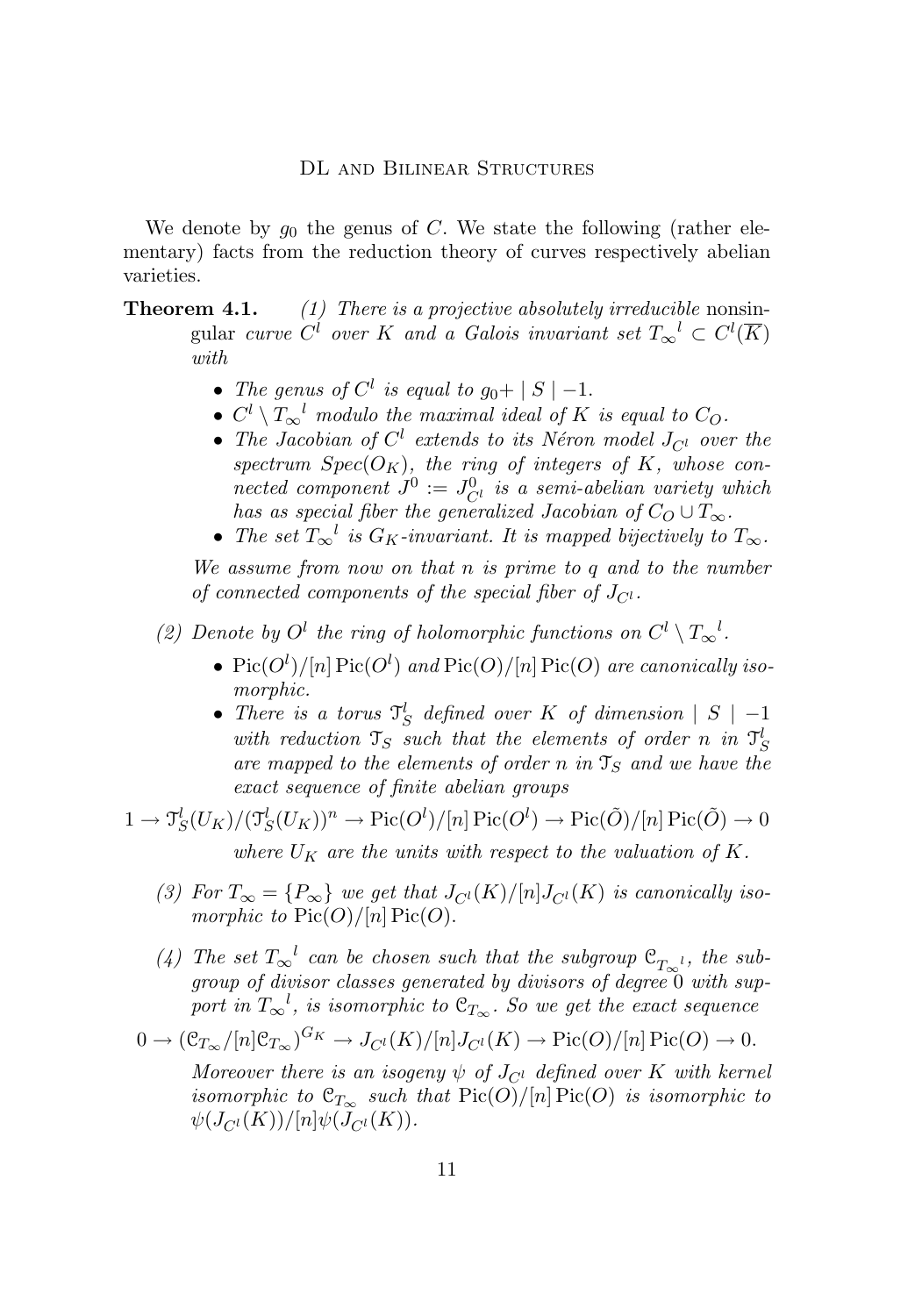Theorem [4.1](#page-11-0) enables us to study all crypto systems based on ideal classes of curves over finite fields by using cohomology theory of local fields.

In most instances the situation will be rather simple. The curve  $C$  will be either non-singular (good reduction) or will have genus equal to zero (the toric case).

The set of missing points will often consist (e.g. in the case of  $C_{ab}$ curves) of one point and so the group  $\mathcal{C}_{T_{\infty}}$  is the trivial group.

The lift of curves in the toric case leads to the interesting theory of Mumford curves.

*Remark 4.2.* It is important that all interesting objects can be lifted over K. This is so since n is prime to q and we are in the étale world.

The next important observation is that the finite modules defined over  $\mathbf{F}_q$  can be lifted to unramified Galois modules over K which play a special role in the cohomology theory of local fields [\[15\]](#page-26-0).

**Connected components and ramification.** In Theorem [4.1](#page-11-0) we have assumed that  $n$  is prime to the number of connected components of the special fiber of the Jacobian of the lifted curve. This is a very mild condition. On the one hand we have many choices for the construction of  $C<sup>l</sup>$ and we can do it such that this number is very small. On the other side the assumption is not really necessary; it only simplifies the formulation of Theorem [4.1](#page-11-0) (which is long enough as it is). In certain cases it may be even desired to have an appropriate number of components which deliver torsion points on  $J_{\mathcal{C}^l}$  which are not coming from points on Pic(O).

If, after the lifting, we extend  $K$  by a ramified extension  $L$  and if there was a singularity on  $C_0$  then the group of connected components of the semi-abelian group scheme over  $O<sub>L</sub>$  will be multiples of the ramification index, and so there is a ramified part of the torsion group of  $J_{\mathcal{C}^l}$  if there are singular points on  $C<sub>O</sub>$ . This makes the cohomology theory of Galois modules attached to torsion points much richer.

**The Tate elliptic curve.** Instead of proving the statements of Theorem [4.1](#page-11-0) we give a simple but important example.

*Example 4.3.* We begin with the affine curve

$$
C_O: Y^2 + XY = X^3
$$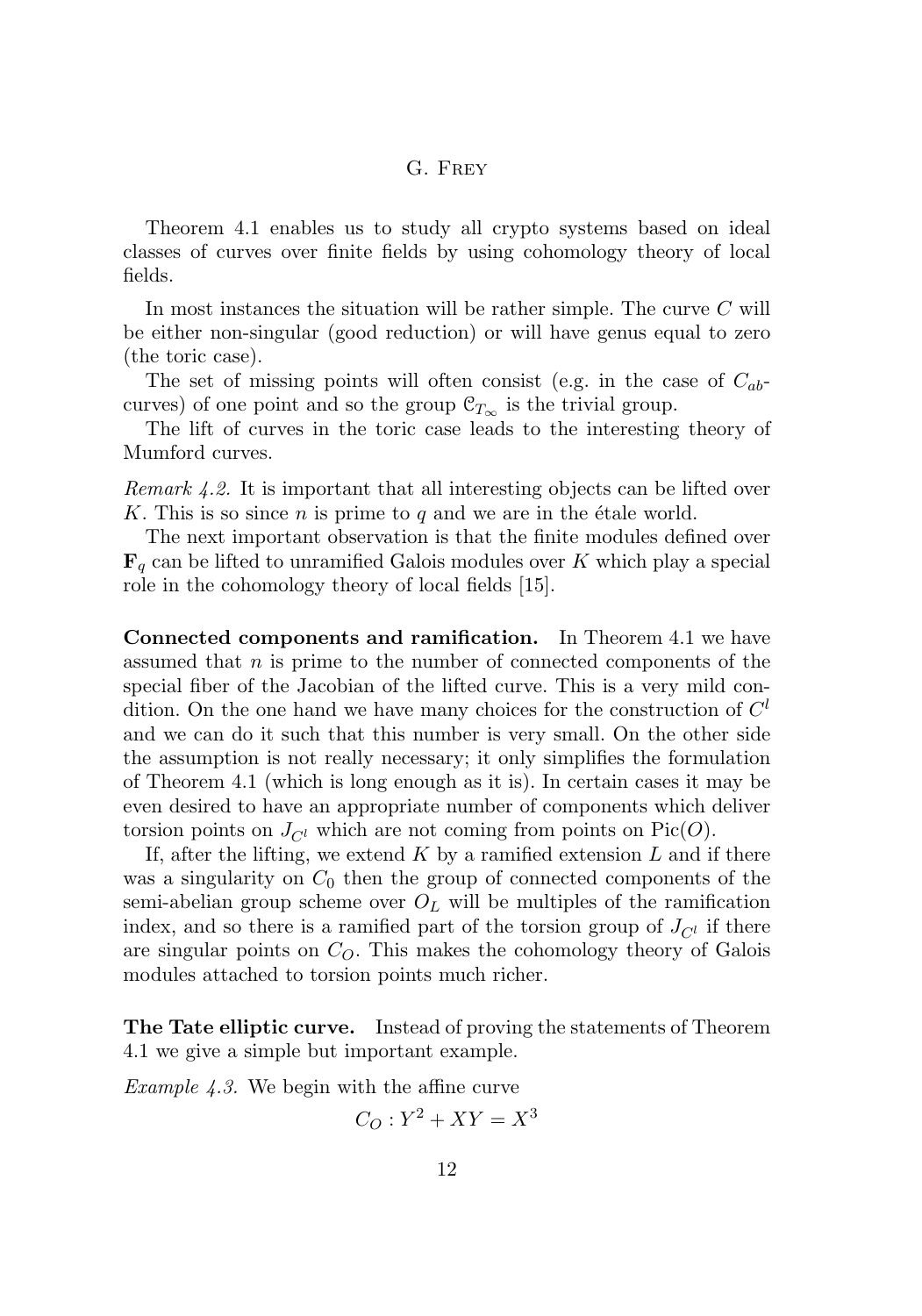defined over  $\mathbf{F}_q$  and corresponding to

$$
O = \mathbf{F}_q[X, Y]/(Y^2 + XY - X^3).
$$

We have  $T_{\infty} = \{P_{\infty}\}\$  where  $P_{\infty}$  corresponds to the point  $(0,1,0)$  on the projective curve

$$
Y^2Z - XYZ = X^3.
$$

There is one singular point  $(0, 0)$  on C. This point corresponds to two points (we have two different tangents at this point) on the desingularization. It follows that  $Pic(O)$  is isomorphic to  $\mathbf{F}_q^*$ .

Let K be a local field with residue field  $\mathbf{F}_q^{\textit{i}}$  and uniformizing element  $\pi, k \in \mathbb{N}$ .

Then

$$
C^l := E : Y^2 - XY = X^3 + \pi^k
$$

is the affine part of an elliptic curve with reduction equal to C. It is a Tate curve with period Q with  $w_p(Q) = k$ . The number of connected components in the special fiber is equal to  $k$ . The group of rational points  $E(K)$  is isomorphic to  $K^*$  / < Q >, and we get the exact sequence

 $1 \rightarrow U_K \rightarrow E(K) \rightarrow \mathbf{Z}/k\mathbf{Z} \rightarrow 0,$ 

and all the assertions of the Theorem [4.1](#page-11-0) can be checked immediately.

#### 5. **Local duality**

We state the local version of the fundamental duality theorem for (finite) Galois modules (cf.  $[22]$  and  $[15]$ )<sup>3</sup>.

Let K be a local field and A a finite  $G_K$ -module of order n prime to the characteristic of the residue field of  $K$ . Let  $A$  be the Cartier dual  $Hom(A, \mu_n)$  of A (where  $\mu_n$  is the Galois module consisting of the *n*-th roots of unity in  $K_s$ ).

**Theorem 5.1.** *(Duality Theorem of Tate)* For  $0 \le i \le 2$  *the cohomol* $ogy\ groups\ H^{i}(G_K, A)\$  are finite and the evaluation pairing induces non*degenerate pairings*

$$
H^i(G_K, A) \times H^{2-i}(G_K, \widehat{A}) \to H^2(G_K, K_s^*).
$$

<sup>3</sup>The reader will find a nice introduction to the number theoretical background in [\[12\]](#page-25-0)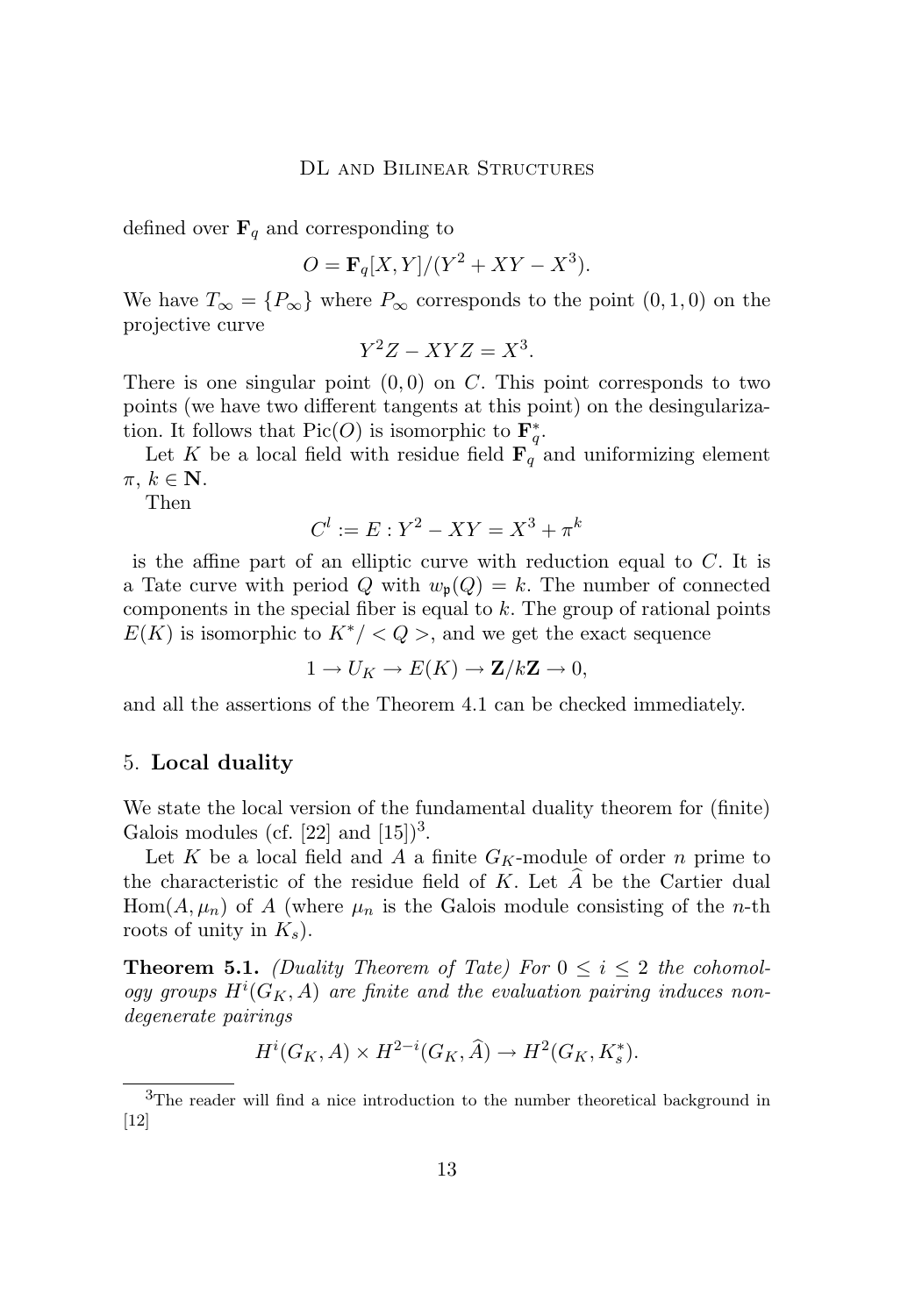<span id="page-14-0"></span>We apply this to  $A = \mathbf{Z}/n$ . Its dual is  $\mu_n$ . We get for  $i = 0$  a nondegenerate pairing

$$
\mathbf{Z}/n \times H^2(G_K, \mu_n) \to H^2(G_K, K_s^*).
$$

The Kummer sequence for  $K_s^*$  and Hilbert's theorem 90 imply that

$$
H^2(G_K, \mu_n) = H^2(G_K, K_s^*)[n]
$$

and hence it follows

 $\textbf{Corollary 5.2.} \ \ H^2(G_K,\mu_n)=H^2(G_K,K_s^*)[n] \stackrel{inv}{\cong} {\mathbf Z}/n.$ 

We shall make this isomorphism "inv" explicit (which does not mean "computable"!).

The interesting consequence of the duality theorem in our context is

**Theorem 5.3.** *(Tate-Lichtenbaum)* Let K be a local field,  $C_O$  an affine *regular curve over* K *with ring of holomorphic functions* O*.*

*For every natural number* n *the Lichtenbaum-Tate pairing*

$$
T_{L,n}: \mathrm{Pic}(O)/n \,\mathrm{Pic}(O) \times H^1(G_K, \mathrm{Pic}(\overline{O}))[n] \to H^2(G_K, K_s^{*})[n]
$$

*is non-degenerate.*

This result encourages to investigate the modules  $H^1(G_K, \text{Pic}(\overline{O}))[n]$ and  $H^2(G_K, K_s^*)[n]$ .

5.1.  $H^1(G_K, \text{Pic}(\overline{O}))[n]$ 

We recall that  $Pic(\overline{O})$  is  $G_K$ -isomorphic to  $\mathcal{A}(K_s)$  where A is an abelian variety defined over K and isogenous to  $J_C$ . Moreover A extends to a group scheme over the rings of integer of K, its *Néron model* whose connected component of the unity is a semi-abelian variety.

We continue to assume that  $n$  is prime to the characteristic of the residue field of  $K$  and to the number of connected components of the special fiber of  $\mathcal{A}^4$ .

It follows that  $H^1(G(K_{nr}/K), Pic(O_{K_{nr}})) = 0$ .

Hence via restriction of cocycles we can embed  $H^1(G_K, \text{Pic}(\overline{O}))$  into  $H^1(G_{K_{nr}}, \text{Pic}(\overline{O}))$ , and the image is contained in the subgroup of elements which are  $\phi_q$ -invariant ( $\phi_q$  acts by conjugation on  $G_{K_{nr}}$ ).

<sup>&</sup>lt;sup>4</sup>It can be interesting to study what happens if the last condition is not satisfied.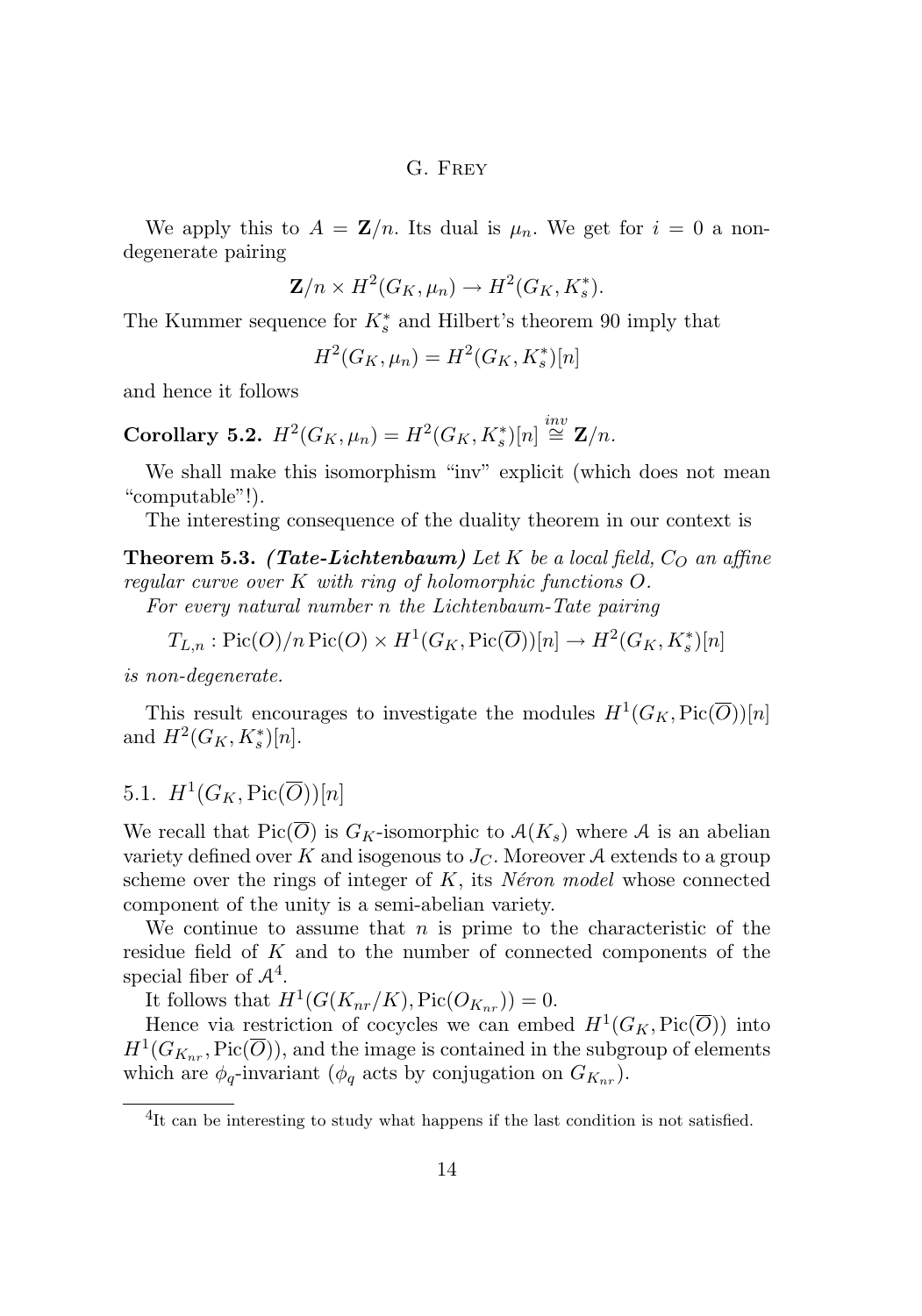It is known that elements in  $H^1(G_K, Pic(\overline{O}))[n]$  are split by extensions of exponent n, and so  $H^1(G_K, Pic(\overline{O}))[n]$  can be considered as subgroup of  $H^1(G(L_n/K_{nr}), Pic(O_{K_{nr}}))$  with  $L_n := K_{nr}(\pi^{1/n}).$ 

We state this as a lemma.

**Lemma 5.4.** *Let* O *be the ring of holomorphic functions of a regular affine curve, and let* A *be an abelian variety with*  $A(K_s) \cong_{G_K} \text{Pic}(\overline{O})$ *. Assume that*  $n \in \mathbb{N}$  *is prime to the characteristic of the residue field of* K *and to the number of connected components of the Néron model of* A*.*

Then  $H^1(G_K, Pic(\overline{O}))[n]$  *can, via restriction, be identified with the sub* $group~of~H^1(G(K_{nr}(\pi^{1/n})/K_{nr}),\mathrm{Pic}(O_{K_{nr}(\pi^{1/n})}))[n]$  which is invariant un*der the action of*  $\phi_q$ *.* 

We recall that  $G(L_n/K_{nr}) = \langle \tau_n \rangle$  with  $\tau_n(\pi^{1/n}) = \zeta_n \cdot \pi^{1/n}$ .

Hence the Frobenius automorphism  $\phi_q$  acting by conjugation on  $\tau$  sends  $\tau$  to  $\tau^q$ . (q is the value of the cyclotomic character applied to  $\phi_q$ .)

Using this one can determine  $H^1(G_K, Pic(\overline{O}))[n]$  in all concrete cases. Here are two examples.

First assume that  $J_C$  and hence A has good reduction. This is true if the affine curve  $C_O$  is the lift of a regular curve over  $\mathbf{F}_q$ . In this case

$$
\mathcal{A}[n] := \mathcal{A}(K_s)[n] = \mathcal{A}(L_n)[n] = \mathcal{A}(K_{nr})[n]
$$

and hence

$$
H^1(G_K, Pic(\overline{O}))[n] = Hom_{\langle \phi_q \rangle}(\langle \tau \rangle, \mathcal{A}[n]).
$$

**Proposition 5.5.** Let K be a local field with residue field  $\mathbf{F}_q$ . We assume *that* O *is the ring of holomorphic functions of a regular affine curve which is the lift of a regular curve over*  $\mathbf{F}_q$ .

Let *n* be prime to q. Let  $Pic(O)[n]^{(q)}$  be the subgroup in  $Pic(\overline{O})[n]$  con*sisting of elements* c *with*  $\phi_q(c) = q \cdot c$ *.* 

*Then*  $H^1(G_K, Pic(\overline{O}))[n]$  *is isomorphic to* Hom( $\lt \tau >$ , Pic(O)[n]<sup>(q)</sup>), *and so, non-canonically since depending on the choice of*  $\tau$ *, to* Pic $(O)[n]^{(q)}$ *.* 

**Corollary 5.6.** *The assumptions are as in the Proposition 5.5.*

- **i):** *If*  $\zeta_n \in K$  *then*  $H^1(G_K, Pic(\overline{O}))[n]$  *is isomorphic to*  $Pic(O)[n]$ *.*
- **ii):** *Let* L *be any extension field of* K *totally ramified of degree* n*.* Then  $H^1(G_K, \text{Pic}(\overline{O}))[n]$  *is equal to the kernel of the restriction map from*  $G_K$  *to*  $G_L$ .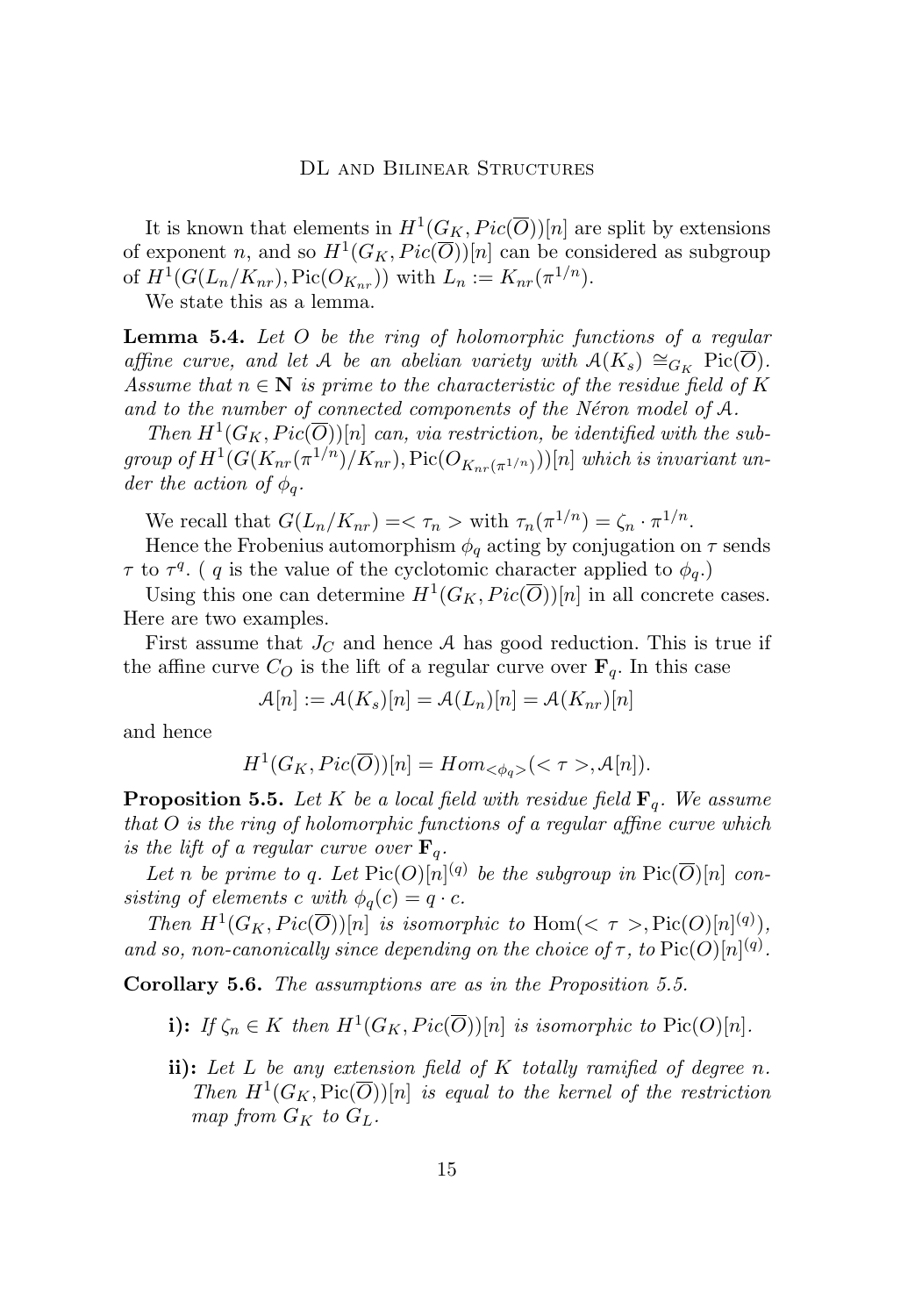<span id="page-16-0"></span>For general curves  $C<sub>O</sub>$  it is more complicated to describe the result. One reason is that the torus part of the special fiber of  $J_C$  need not be split. A complete treatment is possible in principle but not in the frame of this survey. So we restrict ourselves to take as rings  $O$  the holomorphic functions on Tate elliptic curves given by affine equations

$$
E_Q: Y^2 + XY = X^3 + Q.
$$

with  $w_{\mathfrak{p}}(Q) = m \in \mathbb{N}$ .

Since only one point is missing we get that  $Pic(\overline{O})$  is Galois isomorphic to  $E_O(K_s)$ .

We assume that n is prime to m. Then  $E_Q(K)$  contains elements of order *n* iff  $\zeta_n \in K$ , and hence by duality  $H^1(G_K, E_Q(K_s))[n] \neq 0$  iff  $\zeta_n \in K$ , and in this case it is cyclic of order n.

So we assume that  $\zeta_n \in K$ .

We take a special cyclic extension of degree n, namely  $L_Q := K(Q^{1/n})$ . By Tate's theory this field is equal to  $K(E_Q[n])$ .

**Proposition 5.7.** *Let*  $\tau$  *be a generator of*  $G(L_Q/K)$ *, let*  $P \in E_Q[n]$  *be any point of order* n *which is not* K*-rational, and let* ζ *be the cocycle from*  $<\tau>$  *to*  $E_Q[n]$  *determined by*  $\zeta(\tau) = P$ *.* 

*Then*  $H^1(G_K, E_Q(K_s))[n]$  *is cyclic of order n and generated by the class of* ζ*.*

5.2.  $H^2(G_K, K_s^*)$ 

For the moment let  $K$  be any field of characteristic prime to  $n$ .

The second cohomology group of  $K_s^*$  plays a very important role in the arithmetic of K and is called the *Brauer group* Br(K) of K.

Its elements can be identified with classes of central simple algebras with center K. The group composition is the tensor product, and the trivial class consists of all algebras which are isomorphic to full matrix algebras over K (for details see [\[18\]](#page-26-0)).

Because of Hilbert's theorem 90 one sees that for  $L/K$  Galois the inflation map from  $H^2(G(L/K), L^*)$  to Br(K) is injective.

For any  $L/K$  the restriction map from  $Br(K)$  to  $Br(L)$  corresponds to base field extension applied to algebras, and its kernel consists of the classes of algebras which become, after tensoring with L, isomorphic to full matrix algebras. In this case  $L$  is called a splitting field of  $K$ .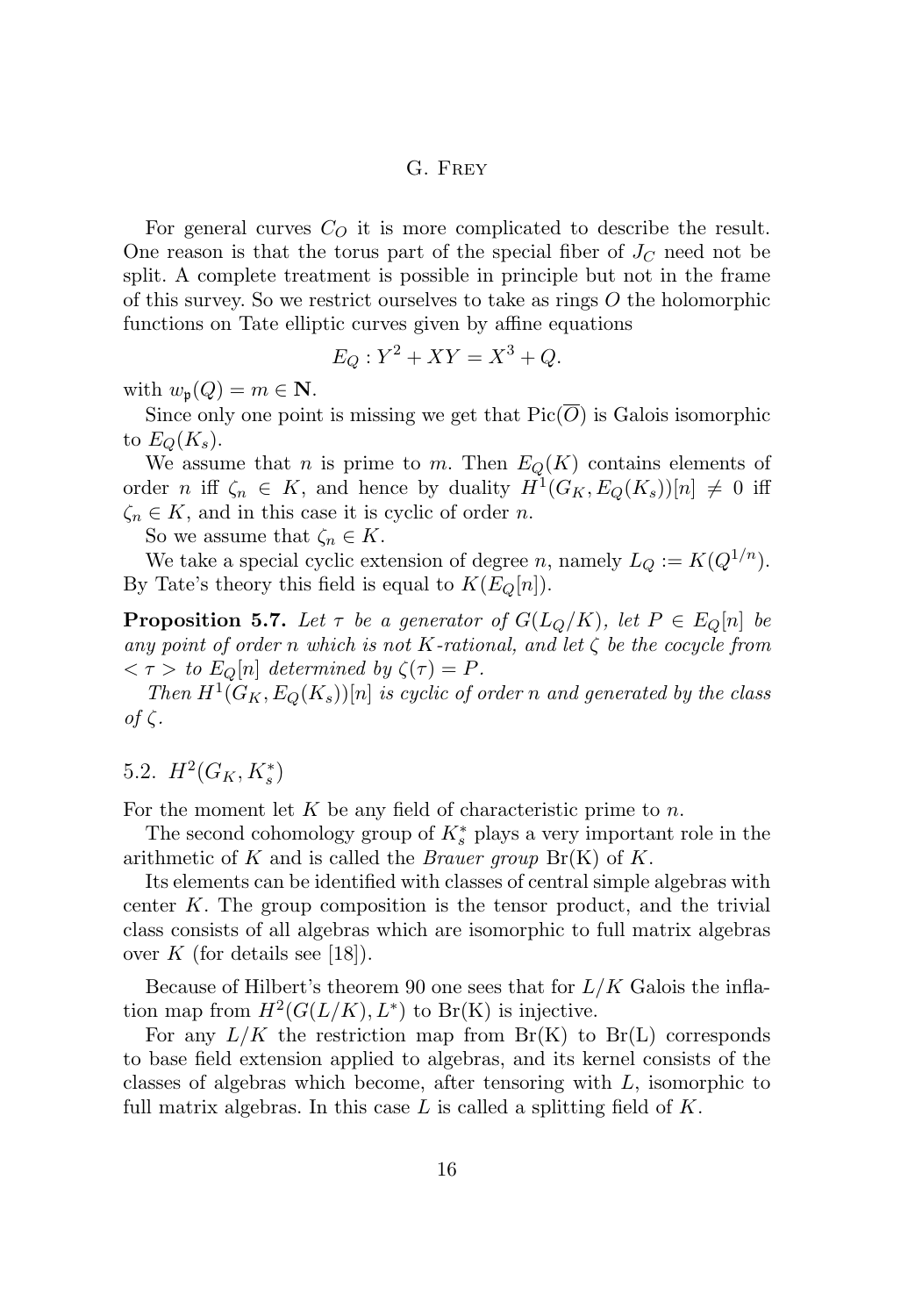*Example 5.8. Cyclic algebras* Assume that L/K is cyclic extension of degree n.

 $H^2(G(L/K), L^*)$  consists of classes of *cyclic* algebras with 2-cocycles given in the following way: let  $\sigma$  be a generator of  $G(L/K)$  and take a in  $K^*$ . The map  $f_{\sigma,a}: G \times G \to L^*$ , given by

$$
f_{\sigma,a}(\sigma^i, \sigma^j) = \left\{ \begin{array}{rcl} a & : & i + j \ge n \\ 1 & : & i + j < n \end{array} \right.
$$

defines a 2-cocycle. The cocycles  $f_{\sigma,a}$  and  $f_{\sigma,a'}$  are in the same cohomology class if and only if  $a \cdot a'^{-1} \in N_{L/K}(L^*)$ . We denote the corresponding class of cyclic algebras by  $(L, \sigma, a \cdot N_{L/K} L^*).$ 

Recall that a cyclic algebra occurred in Example [3.2](#page-6-0) as result of the Lichtenbaum-Tate pairing.

#### 5.2.1. **Brauer groups of local fields**

Let K be a local field with residue field  $\mathbf{F}_q$ , and let n be prime to q.

Because of the local duality theorem we know already that  $Br(K)[n] \cong$  $\mathbf{Z}/n$ .

#### 5.2.2. **The unramified case: the invariant**

Let  $L_u$  be the unique unramified extension of K of degree n. It is cyclic.

 $G(L_u/K)$  has as canonical generator a lift of the Frobenius automorphism  $\phi_q$  of  $\mathbf{F}_q$ .

Elements  $c \in H^2(G(L_u/K), L_u^*)$  are represented by cyclic algebras. We use Example [5.8](#page-16-0) and represent c by a triple  $(L_u, \phi_q, a \cdot N_{L_u/K}(L_u^*))$ . Since

$$
K^*/N_{L_u/K}(L_u^*) \cong \langle \pi \rangle / \langle \pi^n \rangle
$$

the class of c is uniquely determined by  $w_{\mathfrak{p}}(a) \mod n$ .

**Definition 5.9.**  $w_p(a) \in \mathbb{Z}/n\mathbb{Z}$  is the *invariant* inv<sub>K</sub>(c) of c.

**Proposition 5.10. i):**  $Br(K)[n] = \inf_{L_u/K_s}(H^2(G(L_u/K), L_u^*))$ .

**ii):** *The map*

 $inv_K : Br(K)[n] \to \mathbf{Z}/n$ 

*is defined as follows:*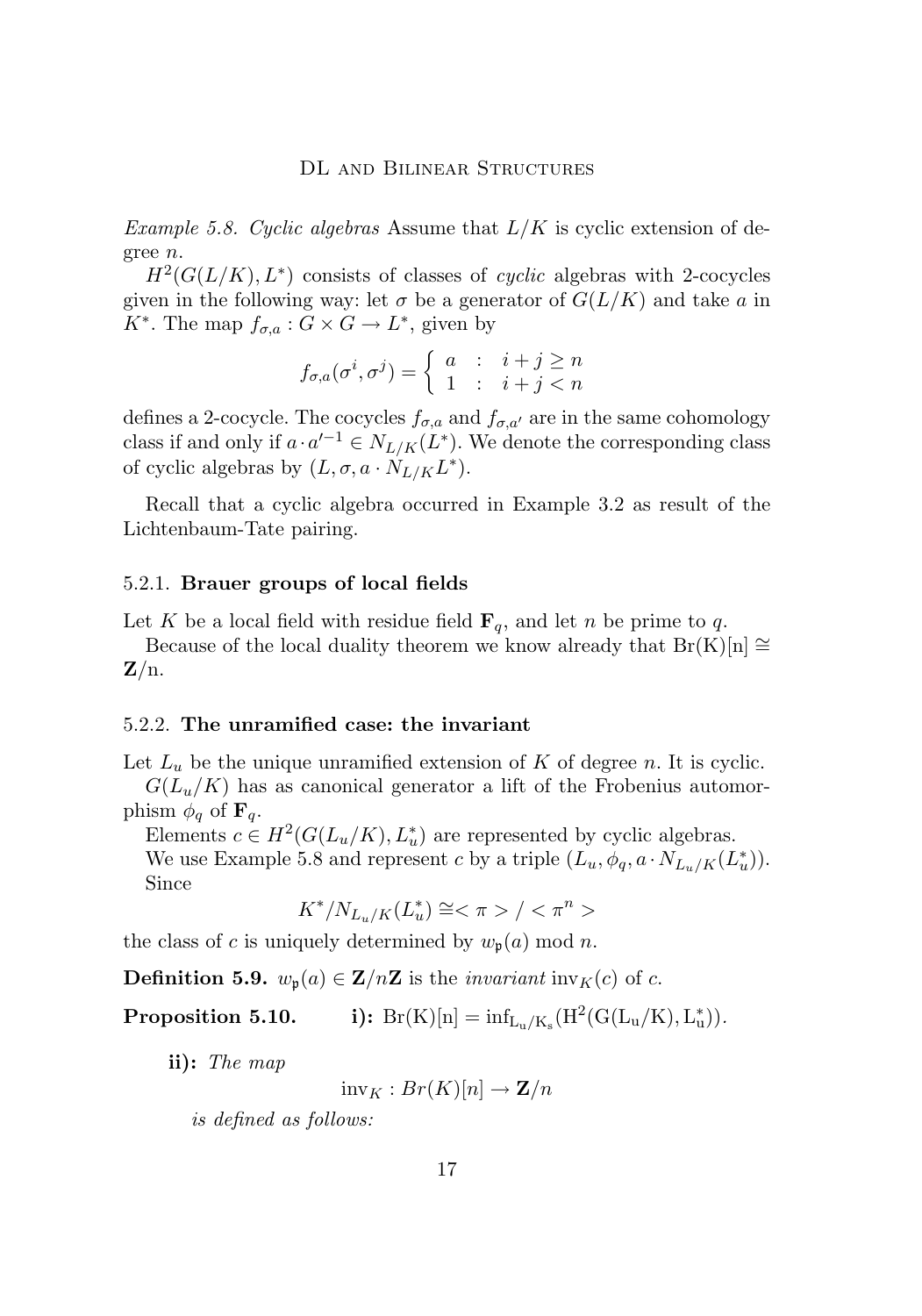<span id="page-18-0"></span>*For*  $c \in Br(K)[n]$  *take*  $c_0 \in H^2(G(L_u/K), L_u^*)$  *with*  $\inf_{L_u/K_s}(c_0) =$ c and represent  $c_0$  by the triple  $(L_u, \phi_q, a \cdot N_{L_u/K}(L_u^*))$ .

*Then*  $inv_K(c) := w_p(a) \mod n$  *is well defined, determines* c *uniquely, and defines an isomorphism*

 $inv_K : Br(K)[n] \rightarrow Z/n.$ 

*Remark 5.11.* Though the invariant is defined in a seemingly very explicit way for cyclic algebras split by unramified extensions it may be difficult to compute it even in this case. To see this assume that  $\tau$  is another generator of  $G(L_u/K)$  and the cyclic algebra representing c is given by the triple

$$
(L_u, \tau, a \cdot N_{L_u/K}(L_u^*)).
$$

We know that there exists  $k \in \mathbb{Z}$  with  $\tau^k = \phi_q$ . Then

$$
inv_K(c) = k \cdot w_{\mathfrak{p}}(a) \mod n.
$$

So we have to determine  $k$ , and this is a discrete logarithm problem.

For example, assume that  $\zeta_n \in K$  and  $L_u = K(\zeta_{n^2})$ . Then  $\tau(\zeta_{n^2}) =$  $\zeta_{\tau} \zeta_{n^2}$ .

Hence  $k$  has to satisfy

$$
\zeta_{\tau}^k \cdot \zeta_{n^2} = \zeta_{n^2}^q,
$$

i.e.

$$
\zeta_{\tau}^k=\zeta_{n^2}^{q-1}
$$

which is a discrete logarithm problem in  $\mathbf{F}_{q}^{*}$ .

#### 5.2.3. **The tamely ramified case**

Let  $L_n$  a totally ramified Galois extension  $L_n$  of degree n of K. It follows that  $L_n/K$  is cyclic and that K contains the n-th roots of unity.

Let  $\tau$  be a fixed generator of  $G(L_n/K)$ .

Since  $K^*/N_{L_n/K}(L^*) \cong \mathbf{F}_q^*/\mathbf{F}_q^{*n}$  elements  $c \in H^2(G(L_n/K), L_n^*)$  are determined by triples

$$
(L_n, \tau, a \in \mathbf{F}_q^* / \mathbf{F}_q^{*n}).
$$

**Proposition 5.12.** *Assume that*  $a_1, a_2 \in \mathbf{F}_q$  *are given. Then*

$$
a_1^k \equiv a_2 \mod \mathbf{F}_q^{*n} \text{ iff } \text{inv}_K((L_n, \tau, a_1 \cdot \mathbf{F}_q^{*n})) = k \cdot \text{inv}_K((L_n, \tau, a_2 \cdot \mathbf{F}_q^{*n})).
$$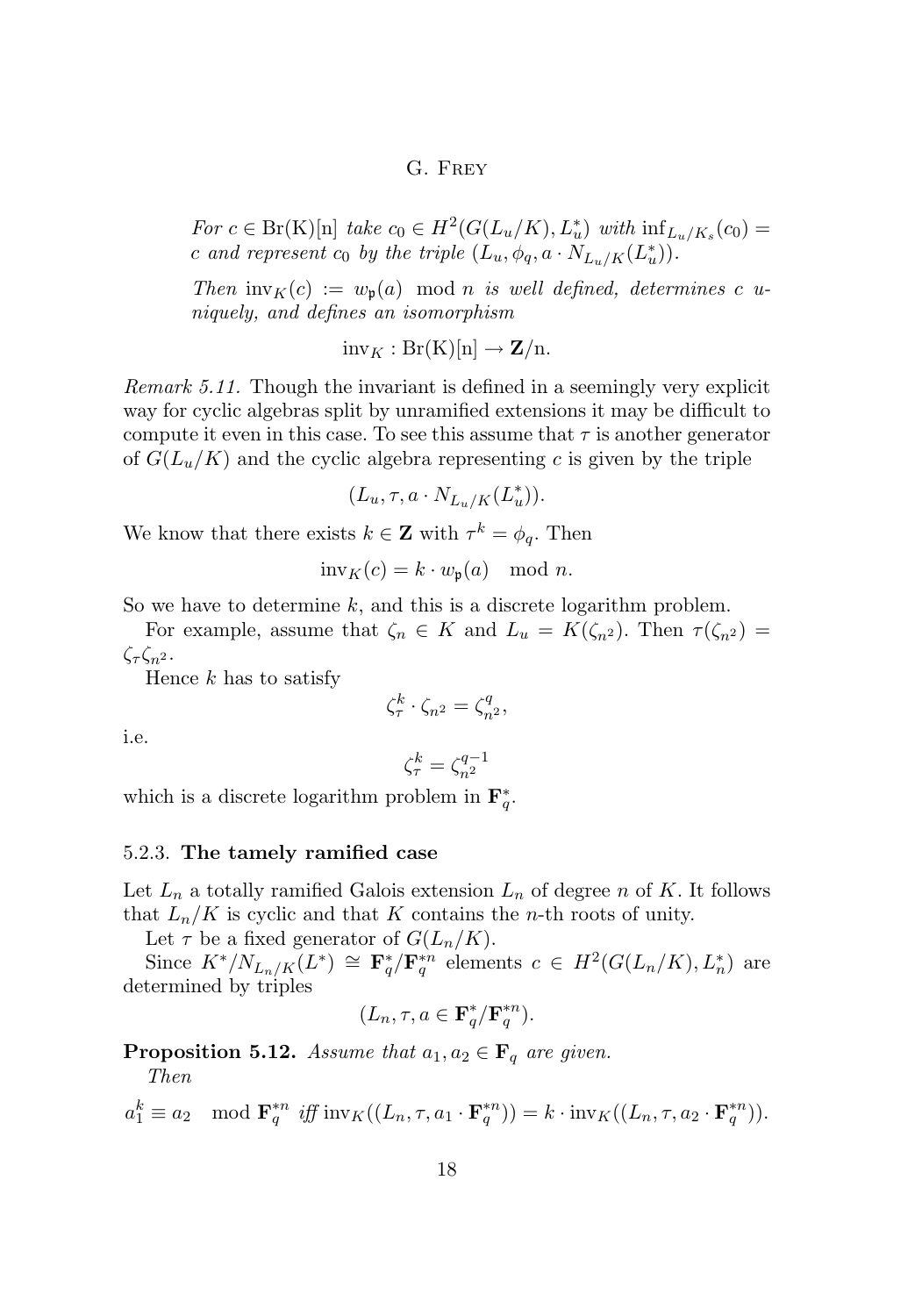**Corollary 5.13.** *The computation of discrete logarithms in the multiplicative group of finite fields is equivalent with the computation of invariants of cyclic algebras split by ramified extensions.*

#### 5.2.4. **The Frobenius case**

The most important case for applications is that  $c \in Br(K)$  is represented as algebra split by an extension  $L$  of  $K$  which is totally ramified of degree n but which becomes Galois only after adjoining the n-th roots of unity. This is exactly the situations which occurs when one applies the Lichtenbaum-Tate pairing.

At the moment a description useful for algorithmic purposes is only available if one restricts c to  $K(\zeta_n)$  and then uses the results obtained for cyclic ramified extensions over  $K(\zeta_n)$  instead of K. Hence one has to pass to a field which will be, in general, much larger than  $K!$ 

It is a challenge to do better.

#### 5.3. **The pairing**

Having information about the groups involved in the Lichtenbaum-Tate pairing we give this pairing now in an explicit way, first over local fields, and then, in order to apply it to cryptography, over finite fields.

#### 5.3.1. **Explicit description of the Lichtenbaum-Tate pairing**

**The pairing over local fields.** We continue to assume that K is a local field with residue field  $\mathbf{F}_q$ .

Though the general case is interesting we restrict ourselves to the case that the curve  $C$  has good reduction (hence is the lift of a nonsingular curve  $C_0$  over  $\mathbf{F}_q$  and that only one point "at infinity" is missing on  $C_0$ . So we have a non-degenerate pairing

$$
T_{L,n}: J_C(K)/nJ_C(K) \times H^1(G_K, J_C(K_s))[n] \to Br(K)[n].
$$

Let  $k$  be the smallest number with

$$
q^k \equiv 1 \mod n.
$$

k is called the "embedding degree".

Define  $K(\zeta_n) := K_n$ . It is a local field with residue field  $\mathbf{F}_{q^k}$ .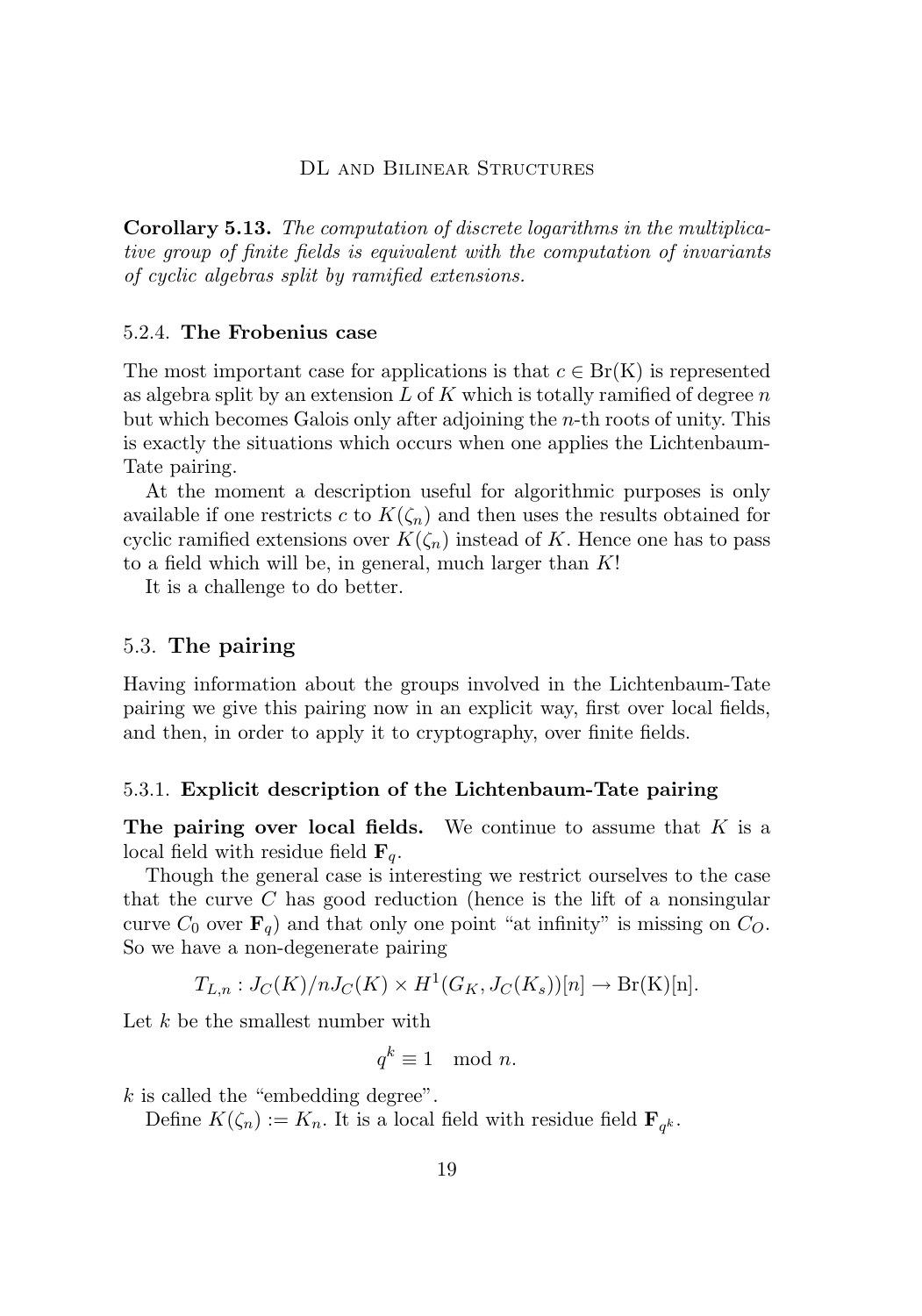We choose a uniformizing element  $\pi \in K$  and define  $L := K_n(\pi^{1/n})$  and take  $\tau$  as generator of  $G(L/K_n)$ .

As seen in Subsection [5.1](#page-14-0) we can identify  $H^1(G_K, J_C(K_n))[n]$  with the group of homomorphisms  $\varphi \in \text{Hom}(G_K, J_C(K_n)[n])$  with  $\varphi(\tau) = P$  and  $\phi_q(P) = q \circ P$ .

Hence we are in the situation described already in Example [3.2](#page-6-0) and have only to repeat the construction made there.

Take  $c \in H^1(G_K, J_C(K_s))$  and corresponding  $\varphi$  with  $\varphi(\tau) = P$ .

Let  $nP = (f_P)$  and assume that a representative Q of  $\overline{Q} \in J_C(K)$  is chosen such that  $f_P(Q)$  is defined.

Then  $T_{L,n}(\overline{Q}, c)$  is the class of cyclic algebra  $(L, \tau, f_P(Q) \cdot N_{L/K_n}(L^*))$ . As seen in Subsection [5.2.3](#page-18-0) we can interpret  $T_{L,n}$  as pairing with values in  $\mathbf{F}_a^*$  $_{q^{k}}^{\ast }/(\mathbf{F}_{q}^{\ast }% )=\alpha _{q^{k}}^{\ast }\in \mathbf{R}$  $_{q^k}^{\ast})^n$ . Hence we get a pairing

$$
T_{n,0}: J_C(K) \times J_C(K_s)[n]^{(q)} \to \mathbf{F}_{q^k}^*/(\mathbf{F}_{q^k}^*)^n
$$

which is non-degenerate on the right side and has radical  $nJ_C(K)$  on the left side.

**The pairing over finite fields.** We can look at the result above modulo  $m_{\mathfrak{p}}$  and get an explicit description of the Tate-Lichtenbaum pairing in the case of good reduction which only uses objects attached to the curve modulo  $m_{\mathfrak{p}}$ .

**Theorem 5.14.** *Assume that* C *is a projective irreducible non-singular curve define over*  $\mathbf{F}_q$ *. Then we get a pairing* 

$$
T_n: J_C(\mathbf{F}_q) \times J_C(\overline{\mathbf{F}_q})[n]^{(q)} \to \mathbf{F}_{q^k}^*/(\mathbf{F}_{q^k}^*)^n
$$

*which is non-degenerate on the right side and has radical*  $nJ_C(\mathbf{F}_q)$  *on the left side.*

#### 5.3.2. **Evaluation**

To get a bilinear structure on class groups of rings attached to holomorphic functions on curves over finite fields there is a last step to be done. One has to show that the computation of the pairing is fast.

To compute  $T_n$  one has to evaluate a divisor D on C defined over  $\mathbf{F}_q$ by a function  $f_P$  contained in the function field  $F \cdot \mathbf{F}_{q^k}$ .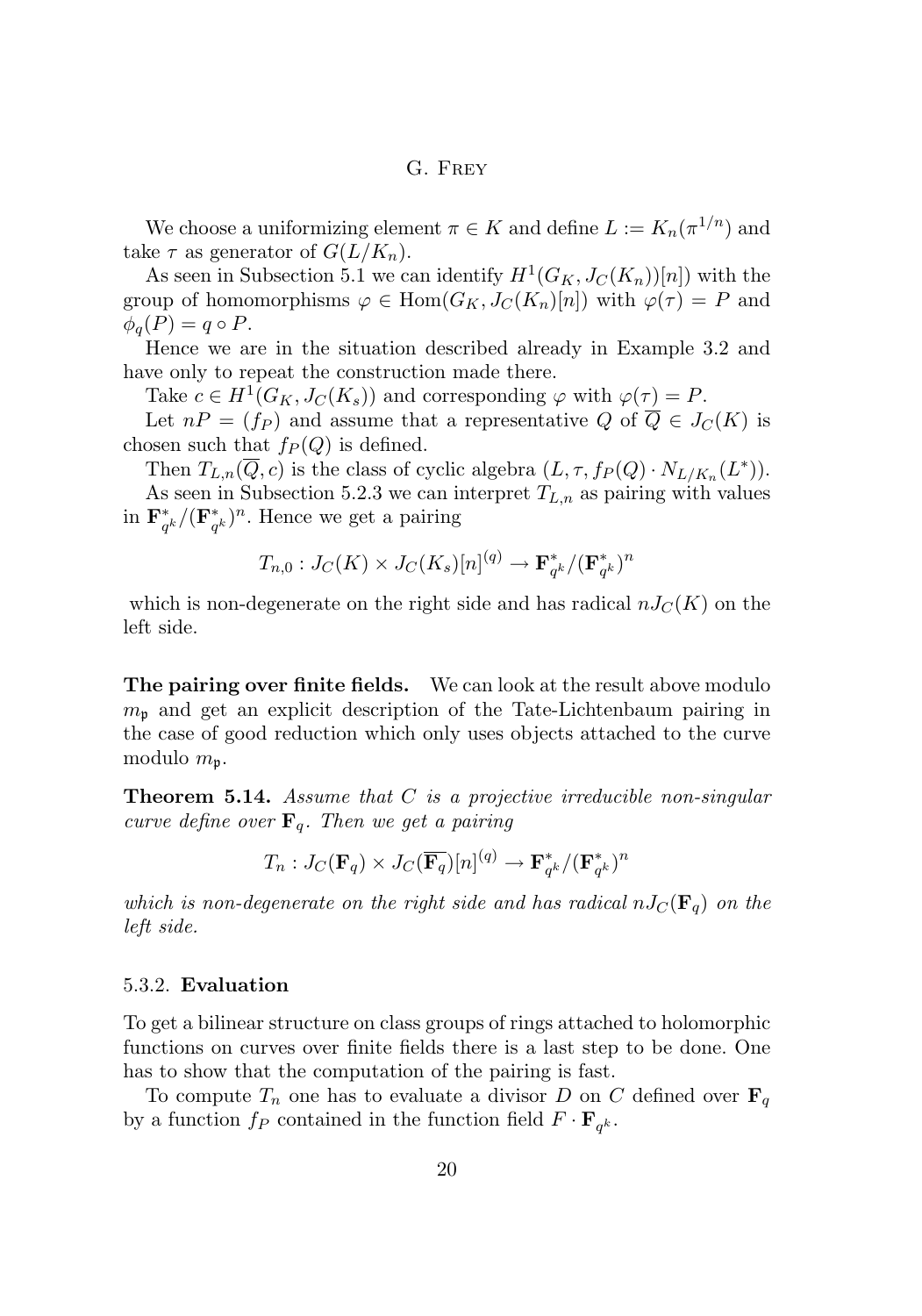A naive approach is, because of the high degrees needed in practice, not possible.

The way out was found by *V. Miller* [\[16\]](#page-26-0) for elliptic curves (applied to the Weil pairing). The general method uses as background the theory of Mumford's Theta groups which describe extensions of (finite subgroups of) abelian varieties by linear groups. It was developed in [\[10\]](#page-25-0), for elliptic curves we refer to [\[9\]](#page-25-0).

The basic step for the computation is: for given positive divisors  $A_1, A_2$ of degree g find a positive divisor  $A_3$  of degree g and a function h on C such that

$$
A_1 + A_2 - A_3 - gP_0 = (h).
$$

One has to repeat such an step  $O(\log(n))$  times and one has to compute in  $\mathbf{F}_{q^k}$ .

For more details and shortcuts we refer to [\[1\]](#page-24-0) (and many publications in recent time).

#### 6. **Bilinear structures on divisor classes**

Let  $O$  be the ring of holomorphic functions of an affine curve over a finite field  $\mathbf{F}_a$ .

Let  $n$  be a number prime to  $q$ , and let  $k$  be the smallest number such that  $n \mid q^k - 1$ .

**Theorem 6.1.** *The Lichtenbaum-Tate pairing induces a bilinear structure on* Pic(O) *of complexity*  $O(k \cdot log(q))$  *with value group*  $Br(K)$ *.* 

**Corollary 6.2.** *The discrete logarithm in* Pic(O) *is reduced to the discrete logarithm with costs*  $O(k \cdot log(q))$  *in*  $Br(K)$  *and hence to the computation of invariants in* Br(K)*, or alternatively, to the computation of discrete logarithms in* F ∗  $_{q^{k}}^{\ast }/\overline{\mathbf{F}}_{q^{k}}^{\ast n}$  $_{q^k}^{*n}.$ 

To apply these results (and to have a bilinear structure in the strong sense) it is necessary that  $k$  is not too big.

In particular, for the constructive applications it is necessary to have an embedding degree  $\sim 12 \cdot g$ . It is a very nice problem in computational number theory to find such  $k$ . For elliptic curves see for example [\[2\]](#page-24-0) and [\[3\]](#page-25-0).

But for  $g > 1$  nearly nothing is known if  $J_C$  is not supersingular.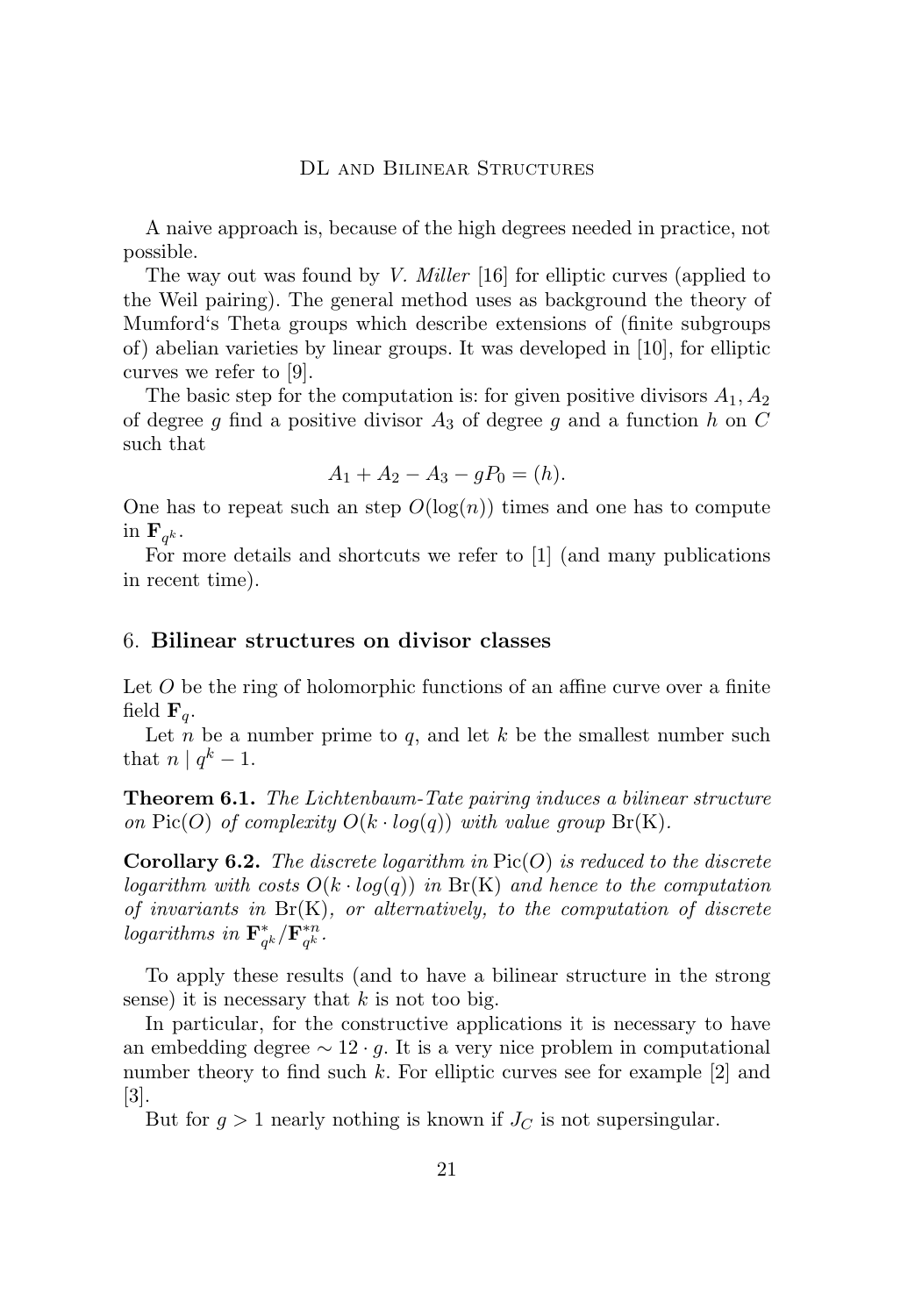<span id="page-22-0"></span>A successful approach to this problem could be interesting since one can speed up the computation of  $T_n$  by a factor g in interesting protocols, see [\[8\]](#page-25-0).

#### 7. **An Index-Calculus approach for the computation of invariants**

In the previous chapters the role of Brauer groups of local fields was explained. In particular, the importance of invariants of elements in  $Br(K)$ for discrete logarithms was emphasized.

By passing from local fields to global fields we can again use the basic duality theorem of Tate, but now in a global version. For a precise formulation see [\[15\]](#page-26-0).

So let  $K$  be a global field, i.e.  $K$  is either a finite algebraic extension of **Q** or a function field of one variable over a finite field  $\mathbf{F}_q$ .

Let **p** be a non-archimedean place of K with normalized valuation  $w_p$ .

Let  $K_{\mathfrak{p}}$  be the completion of K with respect to **p**. Its Galois group  $G_{\mathfrak{p}}$ can be identified with a subgroup of  $G_K$ , namely the decomposition group of an extension  $\tilde{\mathfrak{p}}$  of  $\mathfrak{p}$  to  $K_s$ .

The restriction map to  $G_{\mathfrak{p}}$  is denoted by  $\rho_{\mathfrak{p}}$ .

For  $c \in Br(K)$  define  $inv_{\mathfrak{p}}(c) := inv_{K_{\mathfrak{p}}}(\rho_{\mathfrak{p}}(c)).$ 

A consequence of the global duality theorem is the sequence of *Hasse-Brauer-Noether*.

**Theorem 7.1.** *Let* K *be a global field and*  $n \in \mathbb{N}$  *odd and prime to*  $char(K)$ .

*The sequence*

$$
0 \to \mathrm{Br}(K)[n] \stackrel{\oplus_{\mathfrak{p}\in \Sigma_K} \rho_{\mathfrak{p}}}{\longrightarrow} \bigoplus_{\mathfrak{p}\in \Sigma_K} \mathrm{Br}(K_{\mathfrak{p}})[n] \stackrel{\Sigma_{\mathfrak{p}\in \Sigma_K} \mathrm{inv}_{\mathfrak{p}}}{\longrightarrow} \mathbf{Z}/n \to 0
$$

*is exact.*

We shall use an obvious consequence:

**Corollary 7.2.** Let **m** be an ideal  $(\mathfrak{m} = O_K$  allowed) in  $O_K$ , the ring of *integers of* K*. We* assume *that there is a cyclic extension* L *of odd degree n* of K which is unramified outside of the set  $T_m$  of prime ideals dividing m*.*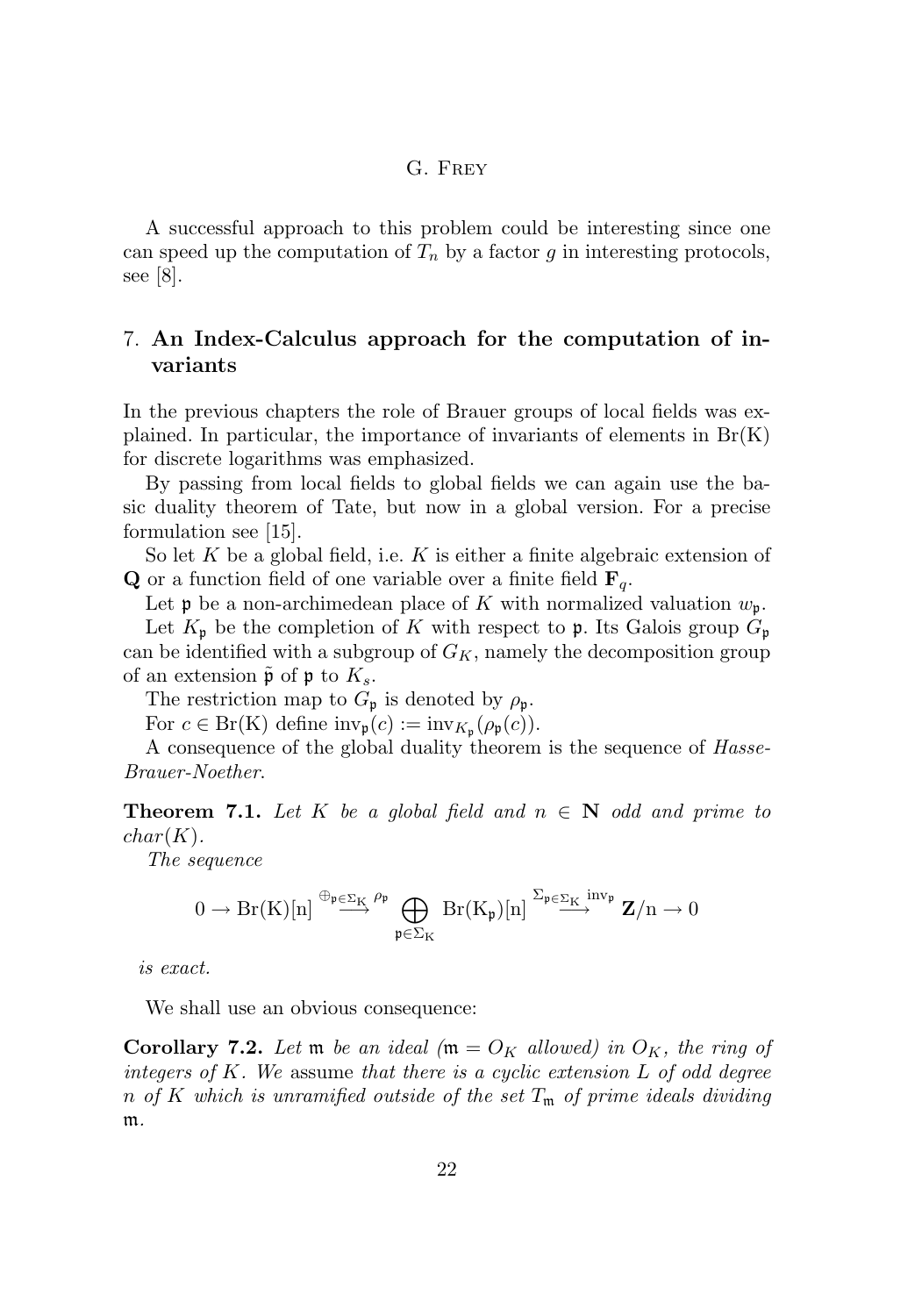*Let*  $\tau$  *be a generator of*  $G(L/K)$ *. For*  $\mathfrak{p} \notin T_{\mathfrak{m}}$  *let*  $\phi_{\mathfrak{p}}$  *be a Frobenius* automorphism at  $\mathfrak{p}$  in  $G(L/K)$ *. By*  $f_{\mathfrak{p}}$  *we denote a number for which*  $\tau^{f_{\mathfrak{p}}} = \phi_{\mathfrak{p}}$  *holds. Then for all elements*  $a \in K^*$  *we have* 

$$
\sum_{\mathfrak{p} \in T_{\mathfrak{m}}} \text{inv}_{\mathfrak{p}}(A)_{\mathfrak{p}} \equiv - \left( \sum_{\mathfrak{p} \notin T_{\mathfrak{m}}} w_{\mathfrak{p}}(a) \right) f_{\mathfrak{p}} \right) \mod n
$$

*where* w<sup>p</sup> *is the normalized valuation in* p *and* A *is the cyclic algebra*  $(L, \tau, a)$  *over* K.

#### 7.1. **Applications**

If we can compute (enough of) the numbers  $f_{\mathfrak{p}}$  we can compute

- **i):** the order of ray class groups of K with conductor  $m$ , in particular Euler's totient function  $\varphi(m)$
- **ii):** the discrete logarithm in  $\mathbf{F}_q^*$

and

**iii):** get a very subtle description of cyclic extensions of K.

More details can be found in [\[7\]](#page-25-0).

#### 7.2. **Index-Calculus in global Brauer groups**

We search for algorithms to determine the numbers  $f_{\mathfrak{p}}$  which characterize the Frobenius automorphisms at places  $\mathfrak p$  of K related to cyclic extensions with conductor dividing an ideal m.

A possible method to do this (with subexponential complexity) is an index-calculus algorithm of the type one is used to see in factorization algorithms.

#### 7.3. **Example:**  $K = \mathbf{Q}$

Take  $K = \mathbf{Q}$ . The congruence in Corollary [7.2](#page-22-0) can be seen as solution of a system of linear equations relating the variables  $f_p$  for p prime to m and  $inv_p(A)$  for  $p \mid m$ .

We want to use numbers a with  $w_q(a) \neq 0$  only for  $q < B$ . Let d be the smallest number  $\geq \sqrt{m}$ .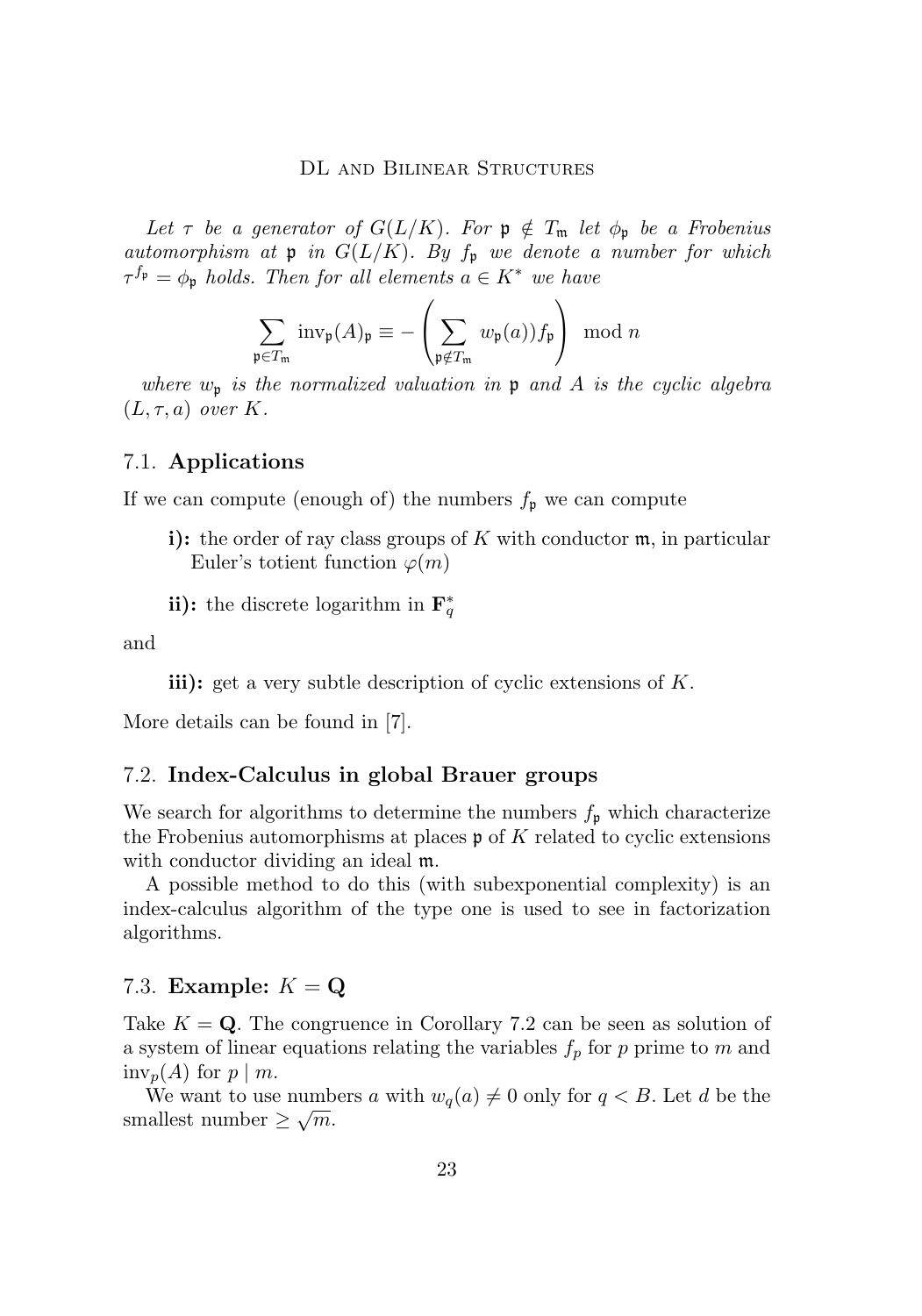<span id="page-24-0"></span>For small  $\delta$  take  $a_1(\delta) := d + \delta$ ,  $a_2(\delta) := c_0 + 2\delta \cdot d + \delta^2$  with  $c_0 = d^2 - m$ .

$$
L_{\delta}: \sum_{p \in \mathbf{P}} (2w_p(a_1(\delta)) - w_p(a_2(\delta)))X_p = 0.
$$

Now look for  $\delta \in L$  (using sieves) such that both  $a_1(\delta)$  and  $a_2(\delta)$  are B-smooth for convenient B.

Assume that we have found a system  $\mathcal L$  of n **Z**-independent equations and with  $n$  of the primes  $p$  occurring.

#### **Proposition 7.3.**

 $det(\mathcal{L})$ 

*is a multiple of*  $\varphi(m)$ *.* 

#### 7.4. **Construction of elements in the Brauer group**

Motivated by index-calculus and for theoretical reasons, too, we are looking for more methods to construct elements in the Brauer group of number fields. The theoretical background for the success (or failure) is another consequence of the global duality theorem, namely the duality theorem of Tate-Poitou [\[15\]](#page-26-0). As methods to construct such elements of a very well controlled arithmetical nature one can try to use

- i) pairings with Dirichlet Characters ([\[11\]](#page-25-0)), or
- ii) pairings with Principal Homogenous Spaces of abelian varieties instead of using the multiplicative group , or
- iii) Cassel's pairing using Tate-Shafarevich groups and ending in the second cohomology group of the idele class group which is the right global object corresponding to local Brauer group.

#### **References**

- [1] R. Avanzi, H. Cohen, C. Doche, G. Frey, T. Lange, K. Nguyen, and F. Vercauteren, *The Handbook of Elliptic and Hyperelliptic Curve Cryptography*, CRC, Baton Rouge, 2005.
- [2] P. S. L. M. Barreto, B. Lynn, and M. Scott, *Constructing elliptic curves with prescribed embedding degrees*, Security in Communication Networks – SCN 2002, volume 2576 of Lecture Notes in Comput. Sci.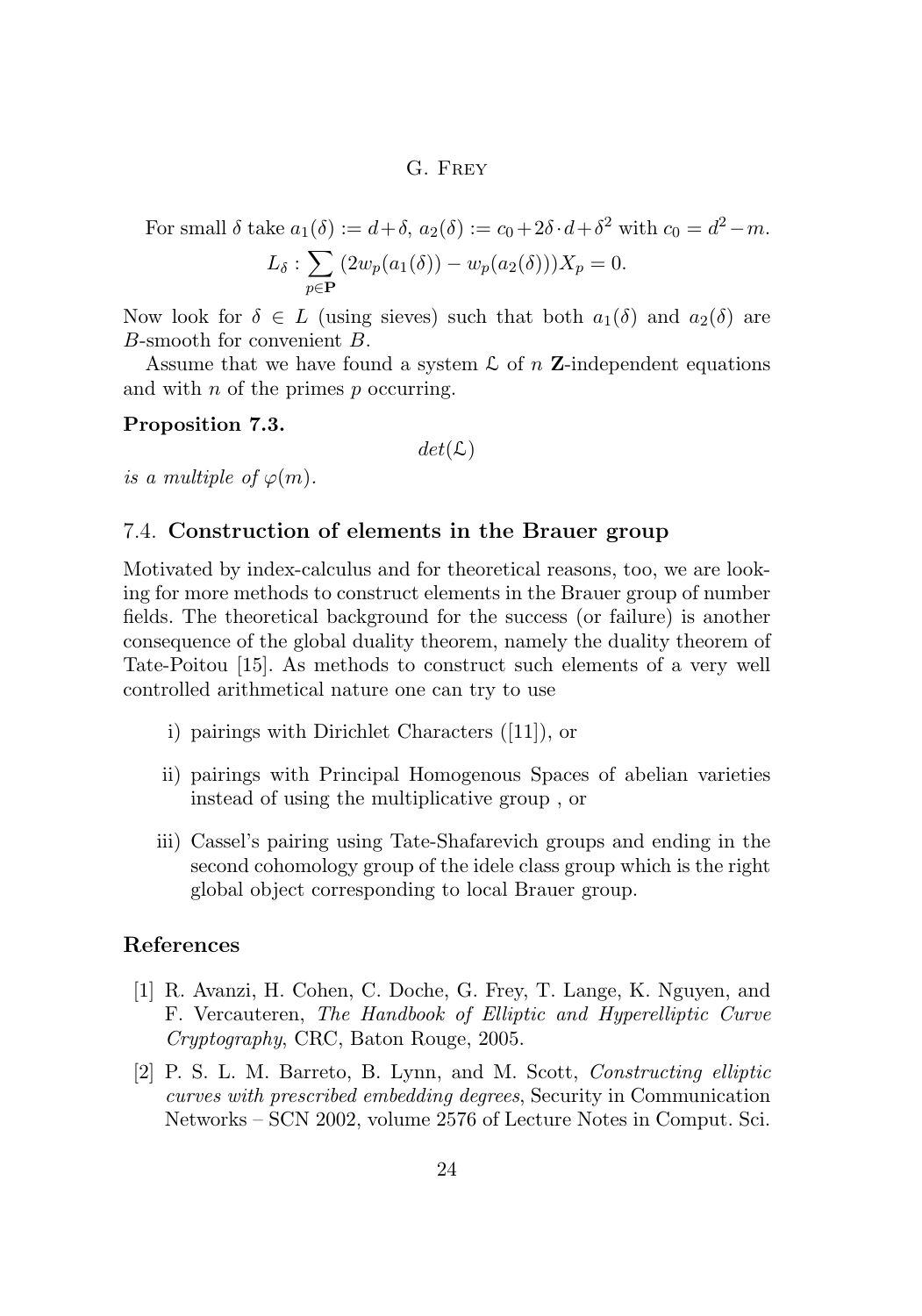<span id="page-25-0"></span>(S.Cimato, C. Galdi, and G. Persiano, eds.), Springer-Verlag, Berlin, 2003, pp. 257–267.

- [3] P. S. L. M. Barreto and M. Naehrig, *Pairing-friendly elliptic curves of prime order*, Selected Areas in Cryptography – SAC'2005, Lecture Notes in Comput. Sci. 3897 (B.Preneel and St.Tavares, eds.), Springer Verlag, Berlin, 2006, pp. 319–331.
- [4] D. Boneh and M. Franklin, *Identity based encryption from the Weil pairing*, SIAM J. Comput. **32(3)** (2003), 586–615.
- [5] D. Boneh, B. Lynn, and H. Shacham, *Short signatures from the Weil pairing*, Advances in Cryptology – Asiacrypt 2001, Lecture Notes in Comput. Sci. 2248 (C.Boyd, ed.), Springer Verlag Berlin, 2002, pp. 514–532.
- [6] G. Frey, *Applications of arithmetical geometry to cryptographic constructions*, Finite fields and applications (D. Jungnickel and H. Niederreiter, eds.), Springer, Berlin, 2001, pp. 128–161.
- [7] G. Frey, *On the relation between Brauer groups and discrete logarithms*, Tatra Mt. Math. Publ. **33** (2006), 199–227.
- [8] G. Frey and T. Lange, *Mathematical background of public key cryptography*, Séminaires et Congrès SMF: AGCT 2003 (Y. Aubry, ed.), SMF, 2005, pp. 41–74.
- [9] G. Frey, M. Müller, and H. G. Rück, *The Tate pairing and the discrete logarithm applied to elliptic curve cryptosystems*, IEEE Trans. Inform. Theory **45(5)** (1999), 1717–1719.
- [10] G. Frey and H. G. Rück, *A remark concerning* m*-divisibility and the discrete logarithm problem in the divisor class group of curves*, Math. Comp. **62** (1994), 865–874.
- [11] M.-D. Huang and W. Raskind, *Signature calculus and discrete logarithm problems*, Proc. ANTS VII, LNCS 4076 (F.Hess, S.Pauli, and M.Pohst, eds.), Springer, Berlin, 2006, pp. 558–572.
- [12] J.Neukirch, *Algebraic number theory*, Springer, Heidelberg, 1999.
- [13] A. Joux, *A one round protocol for tripartite Diffie–Hellman*, Proc. ANTS IV, LNCS 1838 (W. Bosma, ed.), Springer, 2000, pp. 385–394.
- [14] S. Lichtenbaum, *Duality theorems for curves over* p*-adic fields*, Invent. Math. **7** (1969), 120–136.